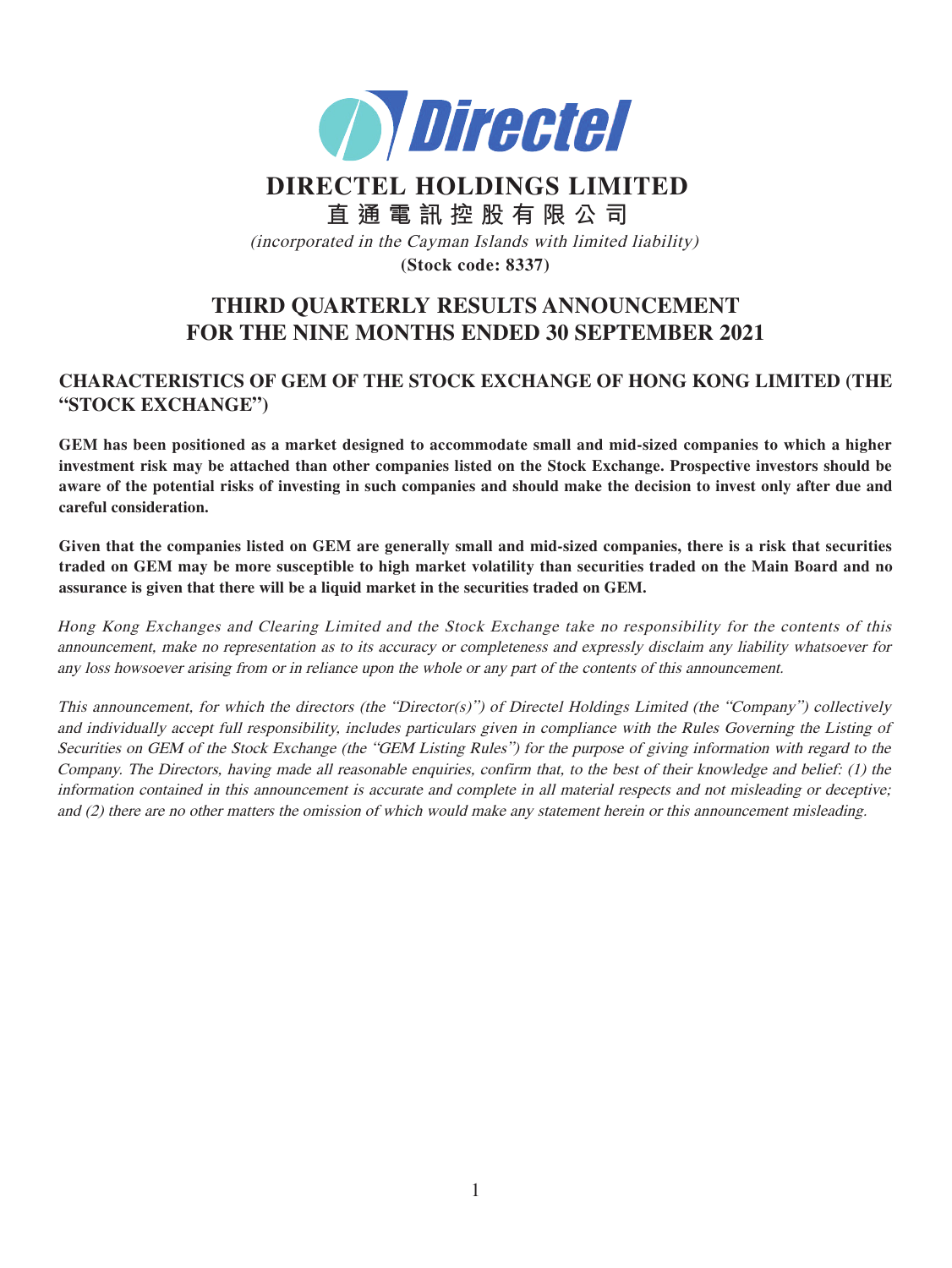# **HIGHLIGHTS**

- Revenue for the nine months ended 30 September 2021 was approximately HK\$128,465,000, representing a decrease of approximately 21.9% as compared with the corresponding period in 2020.
- Loss attributable to shareholders of the Company for the nine months ended 30 September 2021 was approximately HK\$10,311,000, representing a decrease of approximately 49.0% as compared with the corresponding period in 2020.
- The Board does not recommend the payment of any dividend for the nine months ended 30 September 2021.

# **UNAUDITED THIRD QUARTERLY RESULTS FOR THE NINE MONTHS ENDED 30 SEPTEMBER 2021**

The board of Directors (the "Board") of the Company hereby announces the unaudited consolidated results of the Company and its subsidiaries (together referred to as the "Group") for the three months and the nine months ended 30 September 2021 together with the unaudited comparative figures for the respective corresponding period in 2020 as follows: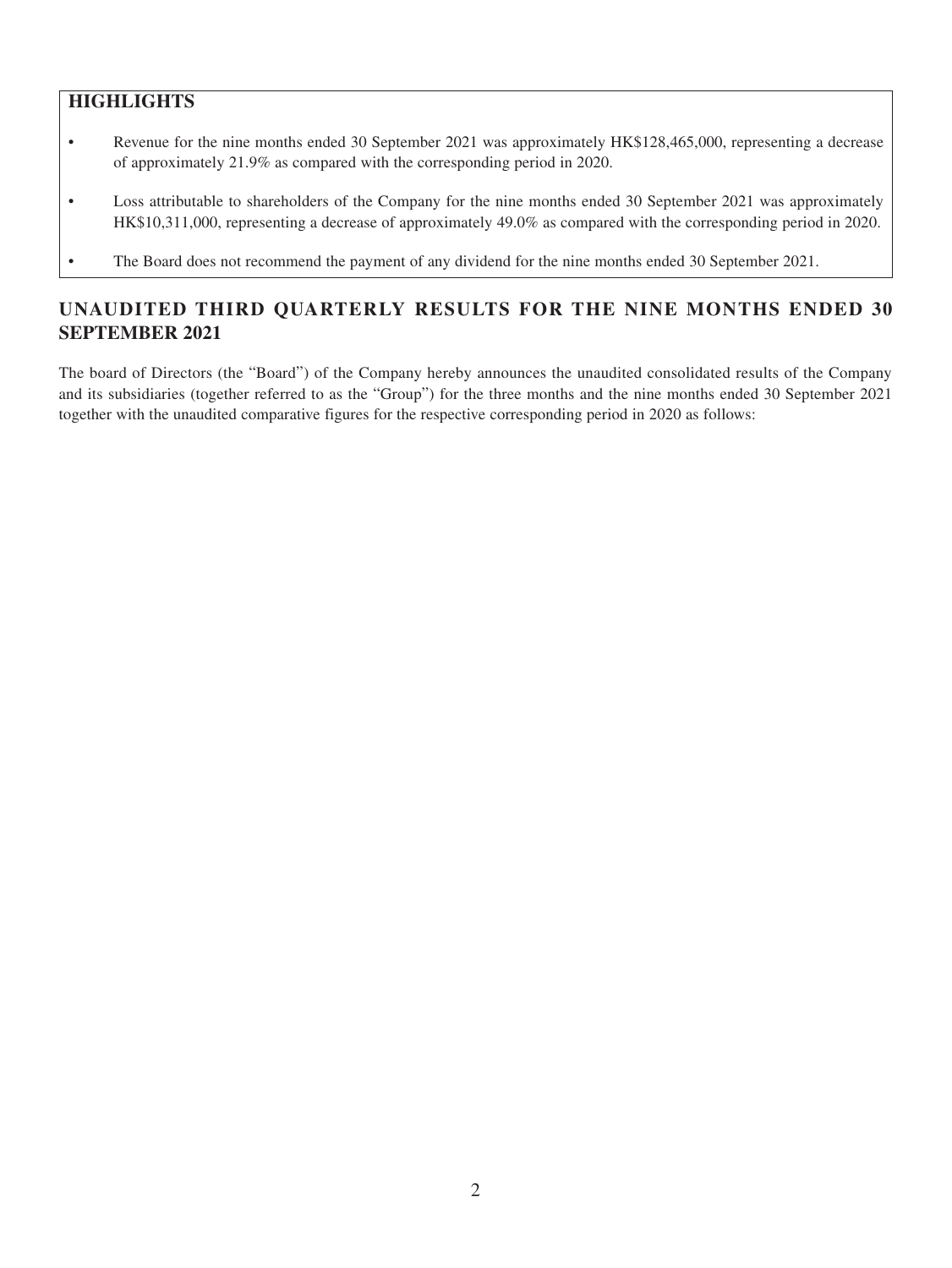# **CONDENSED CONSOLIDATED STATEMENT OF PROFIT OR LOSS AND OTHER COMPREHENSIVE INCOME**

| ended 30 September<br>ended 30 September<br>2021<br>2020<br>2021<br>2020<br><b>HK\$'000</b><br><b>HK\$'000</b><br>HK\$'000<br>HK\$'000<br>Note<br>(Unaudited)<br>(Unaudited)<br>(Unaudited)<br>(Unaudited)<br>42,976<br>56,070<br><b>Revenue</b><br>4<br>128,465<br>164,586<br>Cost of sales<br>(126, 826)<br>(42, 172)<br>(54, 501)<br>804<br>Gross profit<br>1,569<br>1,639<br>3,063<br>Other income<br>5(a)<br>7<br>293<br>770<br>26<br>308<br>Other net (loss)/income<br>5(b)<br>(197)<br>(84)<br>(1,967)<br>(3,807)<br>(4, 914)<br>(11, 922)<br>Administrative and other operating expenses<br>(3,080)<br>Loss from operations<br>(2,744)<br>(10, 454)<br>(19, 534)<br>Finance costs<br>6<br>(14)<br>(21)<br>(47)<br><b>Loss before taxation</b><br>(3,094)<br>(10, 501)<br>6<br>(2,765)<br>(19, 593)<br>7<br>63<br>(775)<br>190<br>Income tax credit/(expense)<br>Loss for the period attributable to equity<br>shareholders of the Company<br>(3,031)<br>(10, 311)<br>(3,540)<br>(20, 222)<br>Other comprehensive income for the period,<br>net of income tax:<br>Item that will not be reclassified subsequently<br>to profit or loss:<br>Equity securities at fair value through other<br>comprehensive income – net movement in<br>the fair value reserve (non-recycling)<br>(153)<br>(68)<br>(63)<br>(6)<br>Item that may be reclassified subsequently to<br>profit or loss:<br>Exchange differences on translation of financial<br>(22)<br>672<br>172<br>statements of overseas subsidiaries<br>311<br>Total comprehensive income for the period<br>attributable to equity shareholders of<br>the Company<br>(3, 121)<br>(2,931)<br>(10, 145)<br>$\overline{9}$<br>Loss per share<br>(restated)<br>(restated)<br>- Basic and diluted (HK cents)<br>(1.64)<br>(1.91)<br>(5.58) |  | For the three months |  | For the nine months |            |  |
|-------------------------------------------------------------------------------------------------------------------------------------------------------------------------------------------------------------------------------------------------------------------------------------------------------------------------------------------------------------------------------------------------------------------------------------------------------------------------------------------------------------------------------------------------------------------------------------------------------------------------------------------------------------------------------------------------------------------------------------------------------------------------------------------------------------------------------------------------------------------------------------------------------------------------------------------------------------------------------------------------------------------------------------------------------------------------------------------------------------------------------------------------------------------------------------------------------------------------------------------------------------------------------------------------------------------------------------------------------------------------------------------------------------------------------------------------------------------------------------------------------------------------------------------------------------------------------------------------------------------------------------------------------------------------------------------------------------------------------------------------------------------------------------------|--|----------------------|--|---------------------|------------|--|
|                                                                                                                                                                                                                                                                                                                                                                                                                                                                                                                                                                                                                                                                                                                                                                                                                                                                                                                                                                                                                                                                                                                                                                                                                                                                                                                                                                                                                                                                                                                                                                                                                                                                                                                                                                                           |  |                      |  |                     |            |  |
|                                                                                                                                                                                                                                                                                                                                                                                                                                                                                                                                                                                                                                                                                                                                                                                                                                                                                                                                                                                                                                                                                                                                                                                                                                                                                                                                                                                                                                                                                                                                                                                                                                                                                                                                                                                           |  |                      |  |                     |            |  |
|                                                                                                                                                                                                                                                                                                                                                                                                                                                                                                                                                                                                                                                                                                                                                                                                                                                                                                                                                                                                                                                                                                                                                                                                                                                                                                                                                                                                                                                                                                                                                                                                                                                                                                                                                                                           |  |                      |  |                     |            |  |
|                                                                                                                                                                                                                                                                                                                                                                                                                                                                                                                                                                                                                                                                                                                                                                                                                                                                                                                                                                                                                                                                                                                                                                                                                                                                                                                                                                                                                                                                                                                                                                                                                                                                                                                                                                                           |  |                      |  |                     |            |  |
|                                                                                                                                                                                                                                                                                                                                                                                                                                                                                                                                                                                                                                                                                                                                                                                                                                                                                                                                                                                                                                                                                                                                                                                                                                                                                                                                                                                                                                                                                                                                                                                                                                                                                                                                                                                           |  |                      |  |                     |            |  |
|                                                                                                                                                                                                                                                                                                                                                                                                                                                                                                                                                                                                                                                                                                                                                                                                                                                                                                                                                                                                                                                                                                                                                                                                                                                                                                                                                                                                                                                                                                                                                                                                                                                                                                                                                                                           |  |                      |  |                     | (161, 523) |  |
|                                                                                                                                                                                                                                                                                                                                                                                                                                                                                                                                                                                                                                                                                                                                                                                                                                                                                                                                                                                                                                                                                                                                                                                                                                                                                                                                                                                                                                                                                                                                                                                                                                                                                                                                                                                           |  |                      |  |                     |            |  |
|                                                                                                                                                                                                                                                                                                                                                                                                                                                                                                                                                                                                                                                                                                                                                                                                                                                                                                                                                                                                                                                                                                                                                                                                                                                                                                                                                                                                                                                                                                                                                                                                                                                                                                                                                                                           |  |                      |  |                     |            |  |
|                                                                                                                                                                                                                                                                                                                                                                                                                                                                                                                                                                                                                                                                                                                                                                                                                                                                                                                                                                                                                                                                                                                                                                                                                                                                                                                                                                                                                                                                                                                                                                                                                                                                                                                                                                                           |  |                      |  |                     |            |  |
|                                                                                                                                                                                                                                                                                                                                                                                                                                                                                                                                                                                                                                                                                                                                                                                                                                                                                                                                                                                                                                                                                                                                                                                                                                                                                                                                                                                                                                                                                                                                                                                                                                                                                                                                                                                           |  |                      |  |                     | (21,400)   |  |
|                                                                                                                                                                                                                                                                                                                                                                                                                                                                                                                                                                                                                                                                                                                                                                                                                                                                                                                                                                                                                                                                                                                                                                                                                                                                                                                                                                                                                                                                                                                                                                                                                                                                                                                                                                                           |  |                      |  |                     |            |  |
|                                                                                                                                                                                                                                                                                                                                                                                                                                                                                                                                                                                                                                                                                                                                                                                                                                                                                                                                                                                                                                                                                                                                                                                                                                                                                                                                                                                                                                                                                                                                                                                                                                                                                                                                                                                           |  |                      |  |                     | (59)       |  |
|                                                                                                                                                                                                                                                                                                                                                                                                                                                                                                                                                                                                                                                                                                                                                                                                                                                                                                                                                                                                                                                                                                                                                                                                                                                                                                                                                                                                                                                                                                                                                                                                                                                                                                                                                                                           |  |                      |  |                     |            |  |
|                                                                                                                                                                                                                                                                                                                                                                                                                                                                                                                                                                                                                                                                                                                                                                                                                                                                                                                                                                                                                                                                                                                                                                                                                                                                                                                                                                                                                                                                                                                                                                                                                                                                                                                                                                                           |  |                      |  |                     | (629)      |  |
|                                                                                                                                                                                                                                                                                                                                                                                                                                                                                                                                                                                                                                                                                                                                                                                                                                                                                                                                                                                                                                                                                                                                                                                                                                                                                                                                                                                                                                                                                                                                                                                                                                                                                                                                                                                           |  |                      |  |                     |            |  |
|                                                                                                                                                                                                                                                                                                                                                                                                                                                                                                                                                                                                                                                                                                                                                                                                                                                                                                                                                                                                                                                                                                                                                                                                                                                                                                                                                                                                                                                                                                                                                                                                                                                                                                                                                                                           |  |                      |  |                     |            |  |
|                                                                                                                                                                                                                                                                                                                                                                                                                                                                                                                                                                                                                                                                                                                                                                                                                                                                                                                                                                                                                                                                                                                                                                                                                                                                                                                                                                                                                                                                                                                                                                                                                                                                                                                                                                                           |  |                      |  |                     |            |  |
|                                                                                                                                                                                                                                                                                                                                                                                                                                                                                                                                                                                                                                                                                                                                                                                                                                                                                                                                                                                                                                                                                                                                                                                                                                                                                                                                                                                                                                                                                                                                                                                                                                                                                                                                                                                           |  |                      |  |                     |            |  |
|                                                                                                                                                                                                                                                                                                                                                                                                                                                                                                                                                                                                                                                                                                                                                                                                                                                                                                                                                                                                                                                                                                                                                                                                                                                                                                                                                                                                                                                                                                                                                                                                                                                                                                                                                                                           |  |                      |  |                     |            |  |
|                                                                                                                                                                                                                                                                                                                                                                                                                                                                                                                                                                                                                                                                                                                                                                                                                                                                                                                                                                                                                                                                                                                                                                                                                                                                                                                                                                                                                                                                                                                                                                                                                                                                                                                                                                                           |  |                      |  |                     |            |  |
|                                                                                                                                                                                                                                                                                                                                                                                                                                                                                                                                                                                                                                                                                                                                                                                                                                                                                                                                                                                                                                                                                                                                                                                                                                                                                                                                                                                                                                                                                                                                                                                                                                                                                                                                                                                           |  |                      |  |                     |            |  |
|                                                                                                                                                                                                                                                                                                                                                                                                                                                                                                                                                                                                                                                                                                                                                                                                                                                                                                                                                                                                                                                                                                                                                                                                                                                                                                                                                                                                                                                                                                                                                                                                                                                                                                                                                                                           |  |                      |  |                     |            |  |
|                                                                                                                                                                                                                                                                                                                                                                                                                                                                                                                                                                                                                                                                                                                                                                                                                                                                                                                                                                                                                                                                                                                                                                                                                                                                                                                                                                                                                                                                                                                                                                                                                                                                                                                                                                                           |  |                      |  |                     |            |  |
|                                                                                                                                                                                                                                                                                                                                                                                                                                                                                                                                                                                                                                                                                                                                                                                                                                                                                                                                                                                                                                                                                                                                                                                                                                                                                                                                                                                                                                                                                                                                                                                                                                                                                                                                                                                           |  |                      |  |                     |            |  |
|                                                                                                                                                                                                                                                                                                                                                                                                                                                                                                                                                                                                                                                                                                                                                                                                                                                                                                                                                                                                                                                                                                                                                                                                                                                                                                                                                                                                                                                                                                                                                                                                                                                                                                                                                                                           |  |                      |  |                     |            |  |
|                                                                                                                                                                                                                                                                                                                                                                                                                                                                                                                                                                                                                                                                                                                                                                                                                                                                                                                                                                                                                                                                                                                                                                                                                                                                                                                                                                                                                                                                                                                                                                                                                                                                                                                                                                                           |  |                      |  |                     |            |  |
|                                                                                                                                                                                                                                                                                                                                                                                                                                                                                                                                                                                                                                                                                                                                                                                                                                                                                                                                                                                                                                                                                                                                                                                                                                                                                                                                                                                                                                                                                                                                                                                                                                                                                                                                                                                           |  |                      |  |                     | (20,064)   |  |
|                                                                                                                                                                                                                                                                                                                                                                                                                                                                                                                                                                                                                                                                                                                                                                                                                                                                                                                                                                                                                                                                                                                                                                                                                                                                                                                                                                                                                                                                                                                                                                                                                                                                                                                                                                                           |  |                      |  |                     |            |  |
|                                                                                                                                                                                                                                                                                                                                                                                                                                                                                                                                                                                                                                                                                                                                                                                                                                                                                                                                                                                                                                                                                                                                                                                                                                                                                                                                                                                                                                                                                                                                                                                                                                                                                                                                                                                           |  |                      |  |                     | (10.94)    |  |

There is no tax effect relating to the above components of other comprehensive income.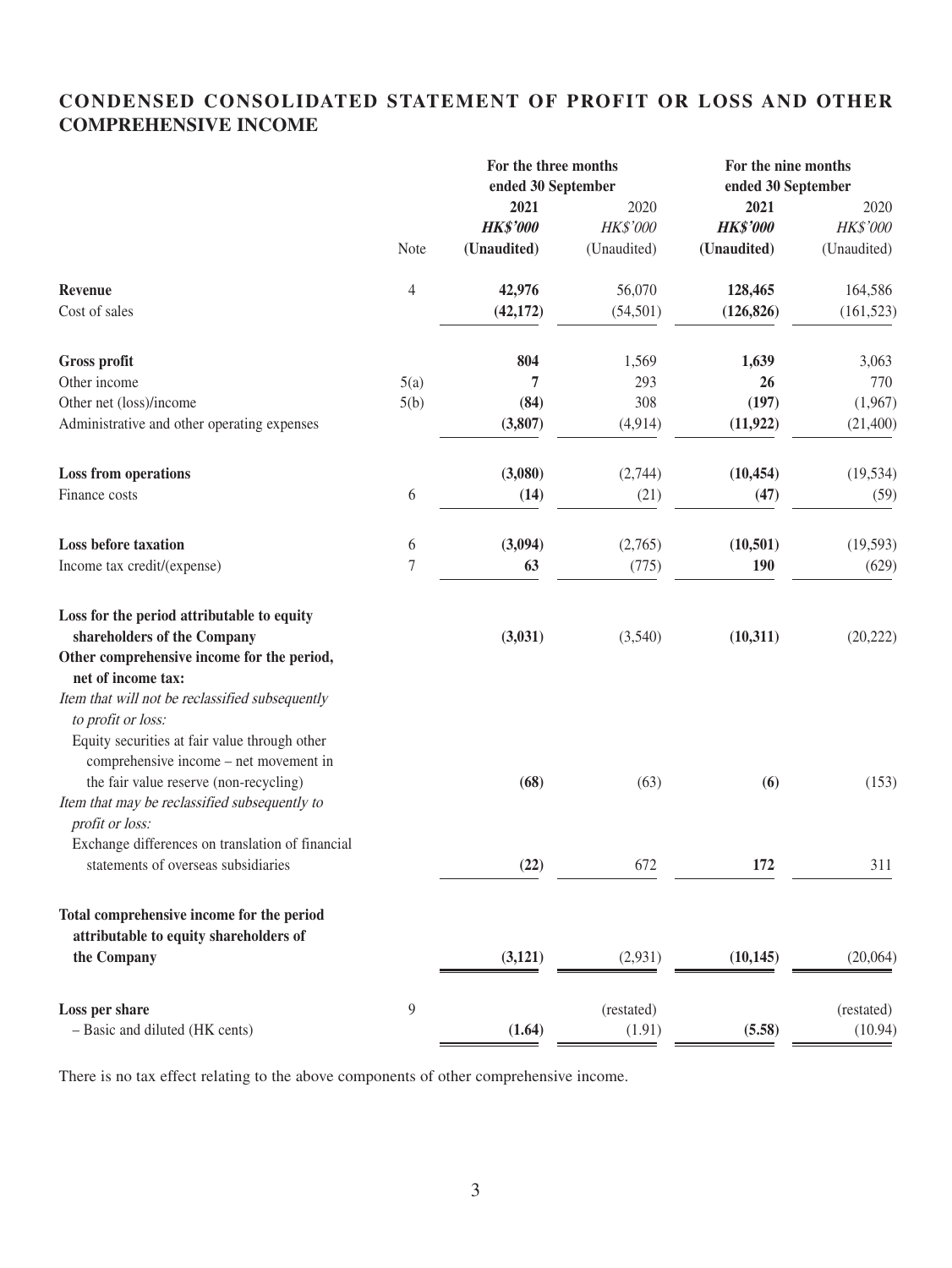# **NOTES TO THE UNAUDITED CONSOLIDATED QUARTERLY FINANCIAL REPORT**

# **1. BACKGROUND OF THE COMPANY**

Directel Holdings Limited (the "Company") was incorporated in the Cayman Islands on 28 July 2009 as an exempted company with limited liability under the Companies Law of the Cayman Islands. Its principal place of business in Hong Kong is at Office Nos. 1, 2, 14 and 15, 37th Floor, Hong Kong Plaza, No. 188 Connaught Road West, Hong Kong and its registered office is at Windward 3, Regatta Office Park, PO Box 1350, Grand Cayman KY1-1108, Cayman Islands.

The Company and its subsidiaries are principally engaged in the provision of telecommunications services and distribution business.

# **2. BASIS OF PREPARATION**

The quarterly financial report has been prepared in compliance with the applicable disclosure provisions of Chapter 18 of the Rules Governing the Listing of Securities on GEM of the Stock Exchange and in accordance with substantially the same accounting policies adopted in the Group's audited financial statements set out in the annual report for the year ended 31 December 2020, except for the accounting policy changes that are expected to be reflected in the 2021 annual financial statements. Details of any changes in accounting policies are set out in note 3.

The quarterly financial report contains condensed consolidated third quarterly statement of profit or loss and other comprehensive income and selected explanatory notes. The notes include an explanation of events and transactions that are significant to an understanding of the financial performance of the Group since the 2020 annual financial statements. The consolidated quarterly financial report and notes thereon do not include all of the information required for a full set of financial statements prepared in accordance with International Financial Reporting Standards ("IFRSs").

The quarterly financial report for the nine months ended 30 September 2021 is unaudited, but has been reviewed by the Company's audit committee.

# **3. CHANGES IN ACCOUNTING POLICIES**

The International Accounting Standards Board has issued a number of amendments to IFRS that are first effective for the current accounting period of the Group and the Company. There have been no significant changes to the accounting policies adopted in the Group's financial statements as a result of these developments.

The Group has not adopted any new standard or interpretation that is not yet effective for the current accounting period.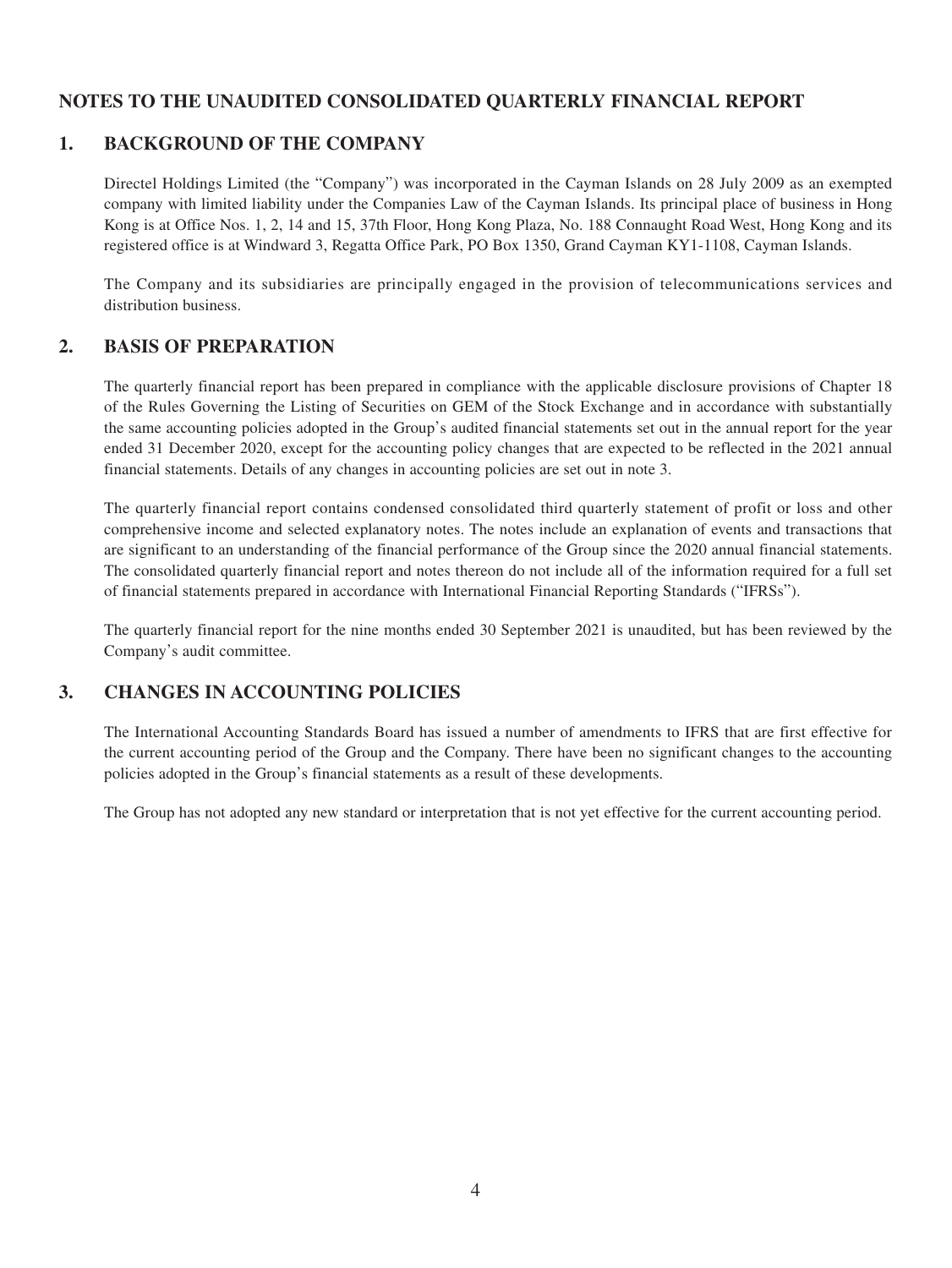# **4. REVENUE**

The principal activities of the Group are the telecommunications services and distribution business. Disaggregation of revenue from contracts with customers by products or service lines is as follows:

|                             |                 | For the three months<br>ended 30 September |                 | For the nine months<br>ended 30 September |
|-----------------------------|-----------------|--------------------------------------------|-----------------|-------------------------------------------|
|                             | 2021            | 2020                                       | 2021            | 2020                                      |
|                             | <b>HK\$'000</b> | <b>HK\$'000</b>                            | <b>HK\$'000</b> | HK\$'000                                  |
|                             | (Unaudited)     | (Unaudited)                                | (Unaudited)     | (Unaudited)                               |
| Telecommunications services | 805             | 6,898                                      | 9,482           | 29,519                                    |
| Distribution business       | 42,171          | 49,172                                     | 118,983         | 135,067                                   |
|                             | 42,976          | 56,070                                     | 128,465         | 164,586                                   |

# **5. OTHER INCOME AND OTHER NET (LOSS)/INCOME**

|     |                                                 | For the three months |                 | For the nine months |                 |
|-----|-------------------------------------------------|----------------------|-----------------|---------------------|-----------------|
|     |                                                 | ended 30 September   |                 | ended 30 September  |                 |
|     |                                                 | 2021                 | 2020            | 2021                | 2020            |
|     |                                                 | <b>HK\$'000</b>      | <b>HK\$'000</b> | <b>HK\$'000</b>     | <b>HK\$'000</b> |
|     |                                                 | (Unaudited)          | (Unaudited)     | (Unaudited)         | (Unaudited)     |
| (a) | Other income                                    |                      |                 |                     |                 |
|     | Interest income on financial assets measured at |                      |                 |                     |                 |
|     | amortised cost                                  | 6                    | 23              | 23                  | 222             |
|     | Sundry income                                   | 1                    | 270             | 3                   | 548             |
|     |                                                 | 7                    | 293             | 26                  | 770             |
| (b) | Other net (loss)/income                         |                      |                 |                     |                 |
|     | Net foreign exchange (loss)/gain                | (84)                 | 308             | (197)               | (67)            |
|     | Fair value change on contingent consideration   |                      |                 |                     | (1,900)         |
|     |                                                 | (84)                 | 308             | (197)               | (1,967)         |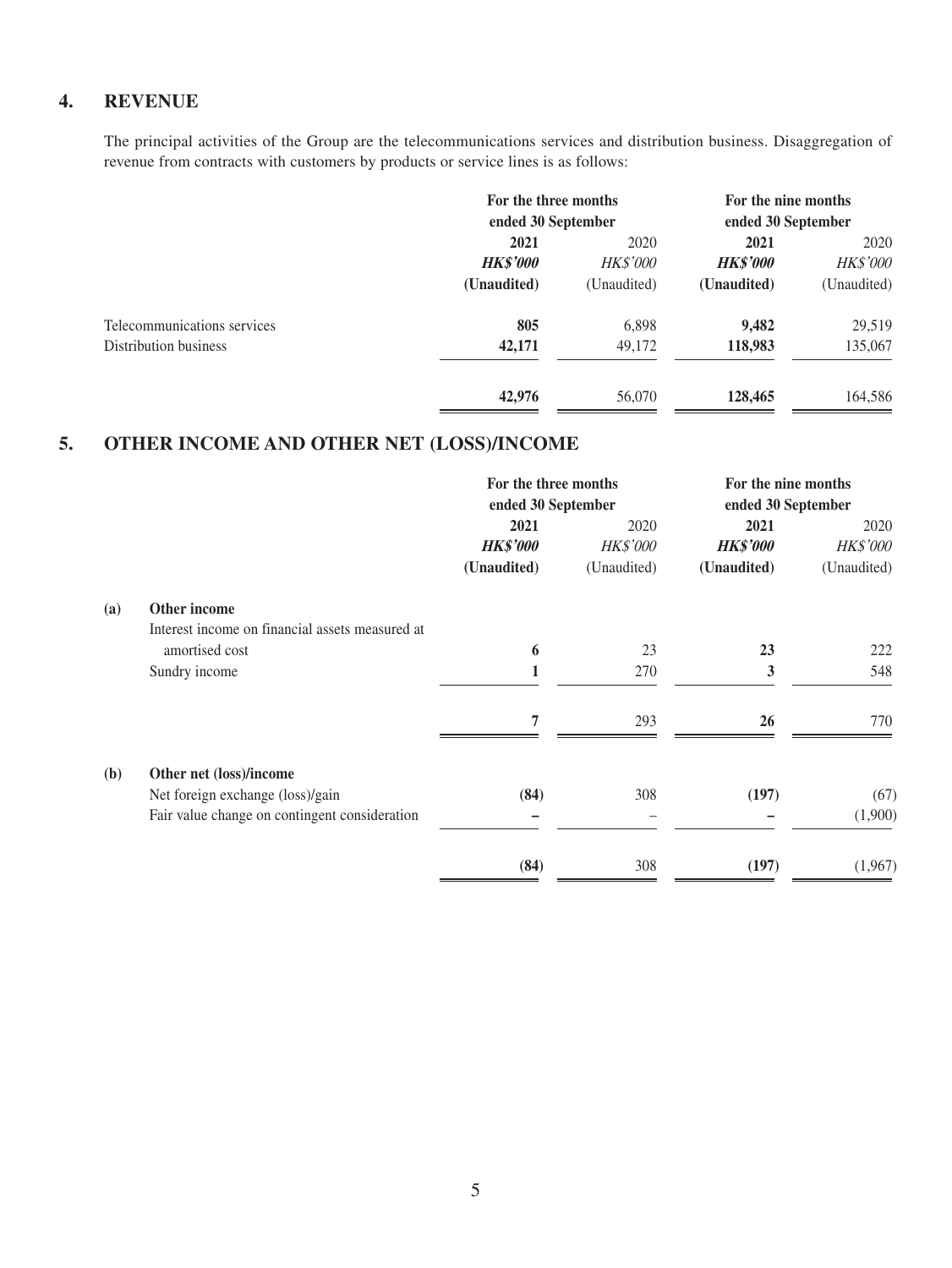# **6. LOSS BEFORE TAXATION**

Loss before taxation is arrived at after charging:

|     |                                             | For the three months |                 | For the nine months |             |  |
|-----|---------------------------------------------|----------------------|-----------------|---------------------|-------------|--|
|     |                                             | ended 30 September   |                 | ended 30 September  |             |  |
|     |                                             | 2021                 | 2020            | 2021                | 2020        |  |
|     |                                             | <b>HK\$'000</b>      | <b>HK\$'000</b> | <b>HK\$'000</b>     | HK\$'000    |  |
|     |                                             | (Unaudited)          | (Unaudited)     | (Unaudited)         | (Unaudited) |  |
| (a) | <b>Finance costs:</b>                       |                      |                 |                     |             |  |
|     | Interest on lease liabilities               | 14                   | 21              | 47                  | 59          |  |
| (b) | <b>Staff costs:</b>                         |                      |                 |                     |             |  |
|     | Salaries, wages and other benefits          | 803                  | 1,076           | 3,231               | 3,277       |  |
|     | Contributions to retirement benefit schemes | 27                   | 54              | 110                 | 158         |  |
|     |                                             | 830                  | 1,130           | 3,341               | 3,435       |  |
| (c) | Other items:                                |                      |                 |                     |             |  |
|     | Depreciation                                |                      |                 |                     |             |  |
|     | - owned property, plant and equipment       | 388                  | 522             | 1,168               | 1,683       |  |
|     | - right-of-use assets                       | 172                  | 211             | 592                 | 567         |  |
|     | Impairment losses on trade receivables      |                      | 956             |                     | 8,876       |  |
|     | Expenses relating to short-term leases      |                      |                 |                     |             |  |
|     | - rental of properties                      | 315                  | 356             | 849                 | 1,013       |  |
|     | Auditors' remuneration                      |                      |                 |                     |             |  |
|     | - audit services                            | 244                  | 257             | 790                 | 831         |  |
|     | - tax services                              | 3                    | 3               | 8                   | 8           |  |
|     | Cost of inventories                         | 41,584               | 43,066          | 117,244             | 128,387     |  |
|     | Licence charges                             | 194                  | 197             | 708                 | 734         |  |
|     | Repairs and maintenance                     | 279                  | 314             | 808                 | 944         |  |
|     |                                             |                      |                 |                     |             |  |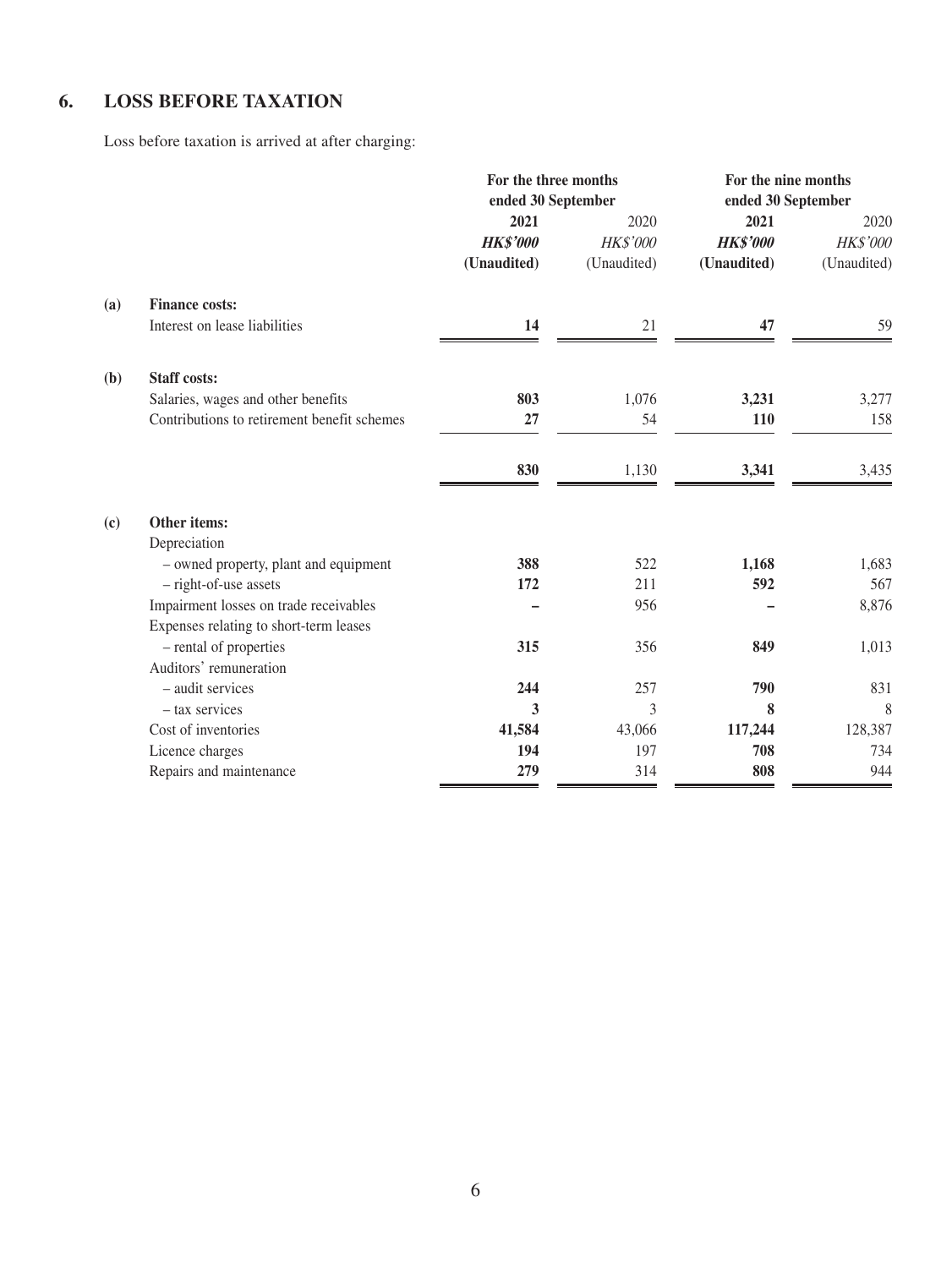# **7. INCOME TAX CREDIT/(EXPENSE) IN THE CONDENSED CONSOLIDATED STATEMENT OF PROFIT OR LOSS AND OTHER COMPREHENSIVE INCOME**

| For the three months |                 | For the nine months |                 |      |      |
|----------------------|-----------------|---------------------|-----------------|------|------|
|                      |                 | ended 30 September  |                 |      |      |
| 2021<br>2020         |                 |                     |                 | 2021 | 2020 |
| <b>HK\$'000</b>      | <b>HK\$'000</b> | <b>HK\$'000</b>     | <b>HK\$'000</b> |      |      |
| (Unaudited)          | (Unaudited)     | (Unaudited)         | (Unaudited)     |      |      |
|                      |                 |                     |                 |      |      |
|                      | 3               |                     | $\mathfrak{Z}$  |      |      |
| 63                   | (778)           | 190                 | (632)           |      |      |
| 63                   | (775)           | 190                 | (629)           |      |      |
|                      |                 | ended 30 September  |                 |      |      |

#### **(i) Hong Kong Profits Tax**

The Company's Hong Kong subsidiaries are subject to Hong Kong Profits Tax. In addition, whilst the Company and Elitel Limited, a direct wholly-owned subsidiary of the Company, are incorporated in the Cayman Islands, they are considered as having a presence in Hong Kong for tax purpose since they are primarily managed and controlled in Hong Kong. Accordingly, they are subject to tax on an entity basis on income arising in or derived from Hong Kong. The provision for Hong Kong Profits Tax for the three months and the nine months ended 30 September 2021 is calculated at the rate of 16.5% (three months and nine months ended 30 September 2020: 16.5%) of the estimated assessable profits for the period. No provision for Hong Kong Profits Tax has been made for the three months and the nine months ended 30 September 2021 (2020: Nil) as the Group's operations in Hong Kong either had no assessable profits or had tax losses brought forward to offset estimated assessable profits for the period.

#### **(ii) Tax outside Hong Kong**

Taxation for subsidiaries outside Hong Kong is charged at the appropriate current rates of taxation ruling in the relevant countries.

## **8. DIVIDENDS**

The Board does not recommend the payment of any dividend for the nine months ended 30 September 2021 (nine months ended 30 September 2020: Nil).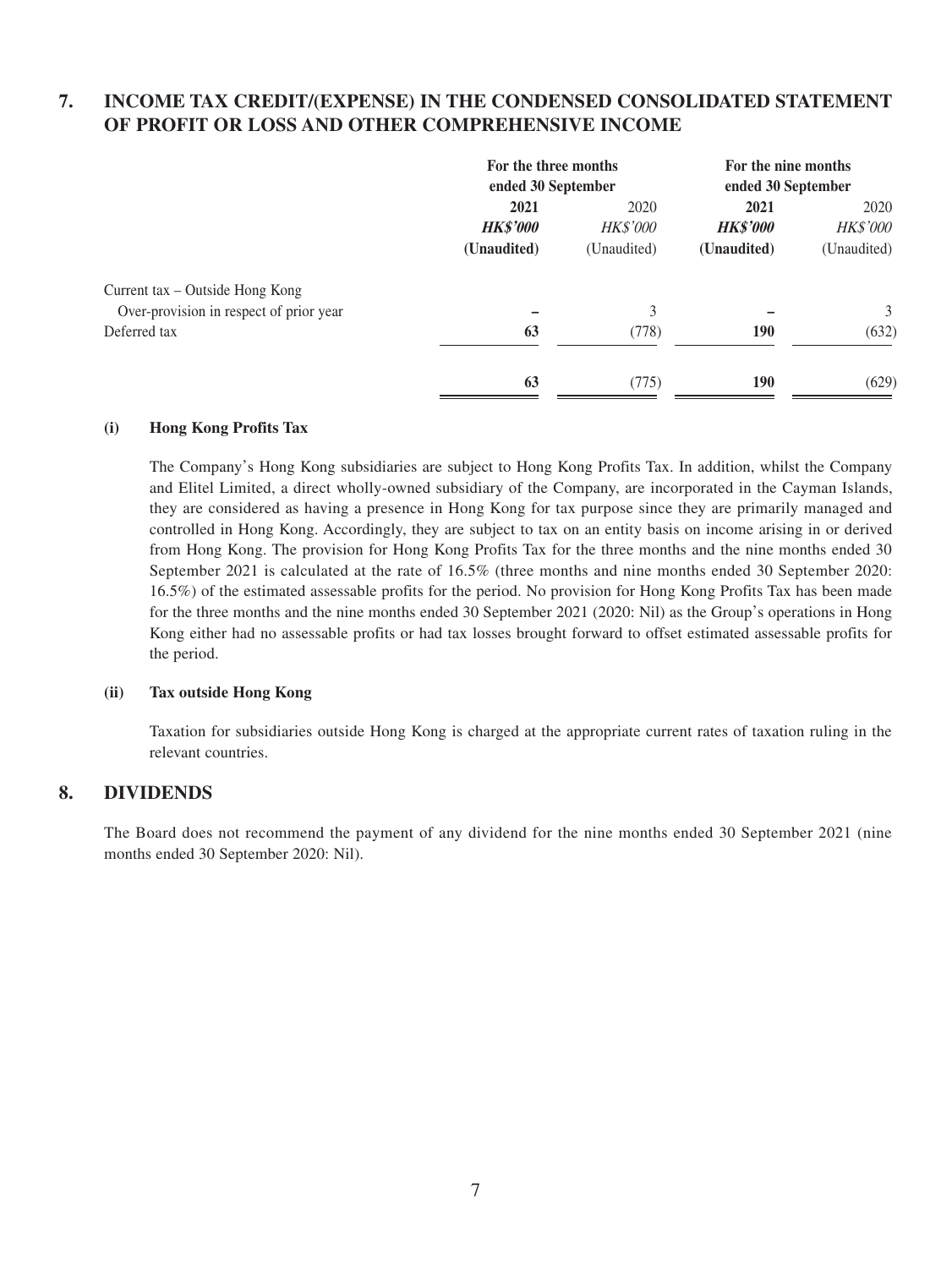# **9. LOSS PER SHARE**

The calculation of the basic and diluted loss per share attributable to the ordinary equity shareholders of the Company is based on the following data:

|                                                                                                           | For the three months<br>ended 30 September |                 | For the nine months<br>ended 30 September |                 |
|-----------------------------------------------------------------------------------------------------------|--------------------------------------------|-----------------|-------------------------------------------|-----------------|
|                                                                                                           | 2021<br>2020                               |                 | 2021                                      | 2020            |
|                                                                                                           | <b>HK\$'000</b>                            | <b>HK\$'000</b> | <b>HK\$'000</b>                           | <b>HK\$'000</b> |
|                                                                                                           | (Unaudited)                                | (Unaudited)     | (Unaudited)                               | (Unaudited)     |
| Loss for the period attributable to the ordinary equity<br>shareholders of the Company for the purpose of |                                            |                 |                                           |                 |
| basic and diluted loss per share                                                                          | (3,031)                                    | (3,540)         | (10,311)                                  | (20,222)        |

## **WEIGHTED AVERAGE NUMBER OF ORDINARY SHARES (BASIC AND DILUTED)**

|                                                      | For the three months |             | For the nine months     |                |
|------------------------------------------------------|----------------------|-------------|-------------------------|----------------|
|                                                      | ended 30 September   |             | ended 30 September      |                |
|                                                      | 2021                 | 2020        | 2021                    | 2020           |
|                                                      | <b>Number</b>        | Number      | <b>Number</b>           | Number         |
|                                                      | of shares            | of shares   | of shares               | of shares      |
|                                                      | $\boldsymbol{\it v}$ | $\dot{0}00$ | $\boldsymbol{\it v}$ 00 | $^{\prime}000$ |
|                                                      |                      | (restated)  |                         | (restated)     |
| Issued ordinary shares at 1 January and 30 September | 184,875              | 184,875     | 184,875                 | 184,875        |
| Weighted average number of ordinary shares           |                      |             |                         |                |
| at 30 September                                      | 184,875              | 184,875     | 184,875                 | 184,875        |

Diluted loss per share was the same as basic loss per share for the three months and the nine months ended 30 September 2021 and 2020 as there were no dilutive potential ordinary shares during the period.

The weighted average number of ordinary shares for the purpose of basic and diluted loss per share has been adjusted for share consolidation on 20 January 2021. Comparative figures have also been restated on the basis that the share consolidation had been effective in prior periods. For further information, please refer to the Company's announcement dated 11 December 2020, the Company's circular dated 31 December 2020 and the Company's announcement dated 18 January 2021.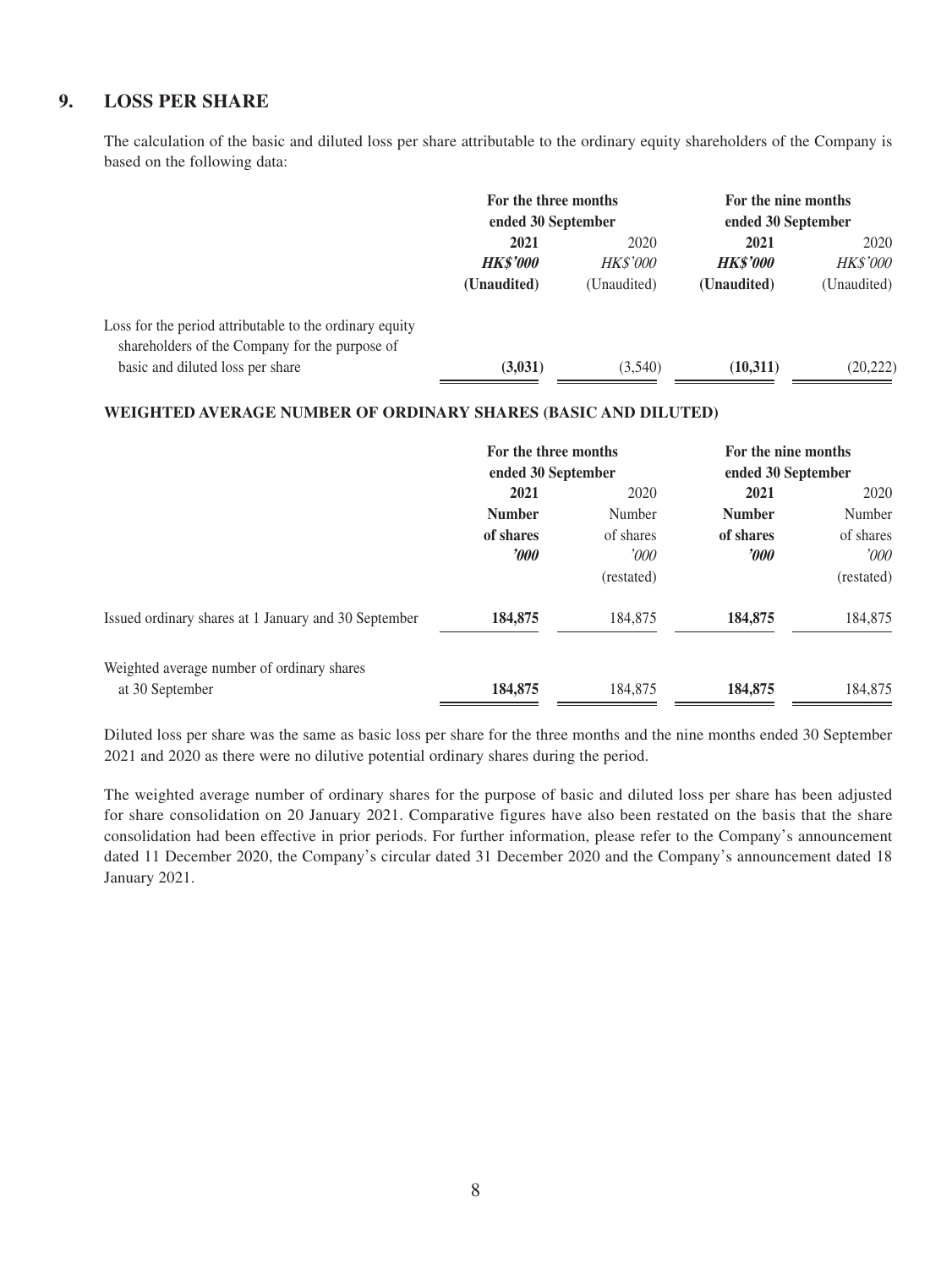# **10. CONDENSED CONSOLIDATED STATEMENT OF CHANGES IN EQUITY**

For the nine months ended 30 September 2021

|                                                                  |                                                           |                                                           |                                                              | <b>Fair value</b>                                                  |                                                         |                                                |
|------------------------------------------------------------------|-----------------------------------------------------------|-----------------------------------------------------------|--------------------------------------------------------------|--------------------------------------------------------------------|---------------------------------------------------------|------------------------------------------------|
|                                                                  | <b>Share</b><br>capital<br><b>HK\$'000</b><br>(Unaudited) | <b>Share</b><br>premium<br><b>HK\$'000</b><br>(Unaudited) | <b>Exchange</b><br>reserve<br><b>HK\$'000</b><br>(Unaudited) | reserve<br>$(non-$<br>recycling)<br><b>HK\$'000</b><br>(Unaudited) | Accumulated<br>losses<br><b>HK\$'000</b><br>(Unaudited) | <b>Total equity</b><br>HK\$'000<br>(Unaudited) |
| Balance at 1 January 2020                                        | 36,975                                                    | 74,517                                                    | (1,802)                                                      | (145)                                                              | (39, 943)                                               | 69,602                                         |
| Loss for the period<br>Other comprehensive income for the period |                                                           |                                                           | 311                                                          | (153)                                                              | (20, 222)                                               | (20, 222)<br>158                               |
| Total comprehensive income for the period                        |                                                           |                                                           | 311                                                          | (153)                                                              | (20, 222)                                               | (20,064)                                       |
| Balance at 30 September 2020                                     | 36,975                                                    | 74,517                                                    | (1,491)                                                      | (298)                                                              | (60, 165)                                               | 49,538                                         |
| <b>Balance at 1 January 2021</b>                                 | 36,975                                                    | 74,517                                                    | (723)                                                        | (298)                                                              | (40,611)                                                | 69,860                                         |
| Loss for the period<br>Other comprehensive income for the period |                                                           |                                                           | 172                                                          | (6)                                                                | (10,311)                                                | (10, 311)<br>166                               |
| Total comprehensive income for the period                        |                                                           |                                                           | 172                                                          | (6)                                                                | (10,311)                                                | (10, 145)                                      |
| <b>Balance at 30 September 2021</b>                              | 36,975                                                    | 74,517                                                    | (551)                                                        | (304)                                                              | (50, 922)                                               | 59,715                                         |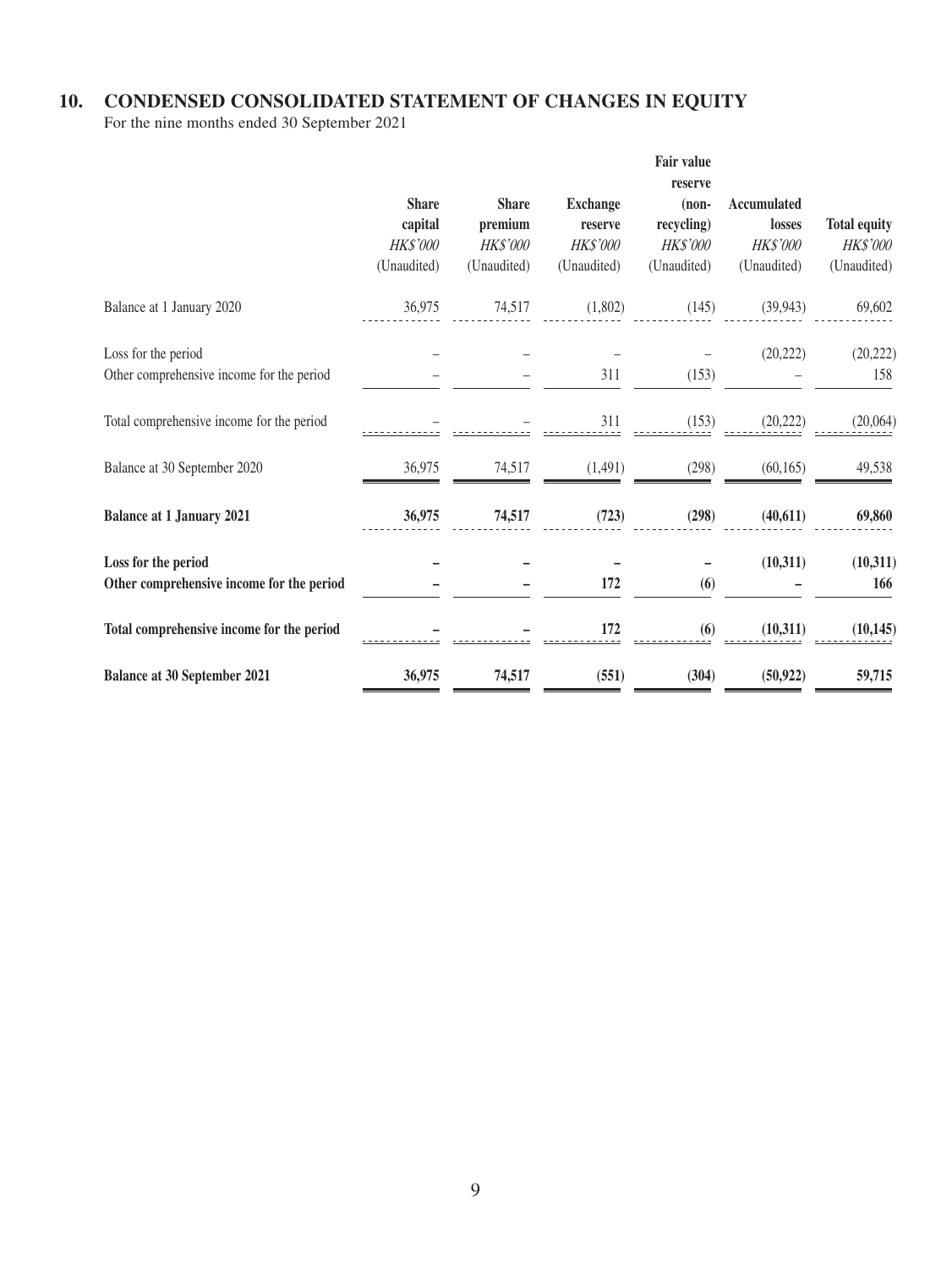# **MANAGEMENT DISCUSSION AND ANALYSIS**

## **BUSINESS REVIEW AND OUTLOOK**

### **Business in Hong Kong**

The Group is a mobile virtual network operator ("MVNO") which is principally engaged in the provision of mobile telecommunications services and telecommunications value-added services. The Group does not have its own telecommunications network infrastructure and its business mainly involves the trading of the airtime and mobile data sourced from several mobile network operators ("MNOs") in and outside Hong Kong and subsequently sold the airtime and mobile data through different channels and in various forms to users and dealers. The Group also provides telesales dealership services and other services.

The Group continued its marketing efforts in promoting its telecommunications services and is actively contacting distributors for the distribution of various pre-paid products offered by the Group. However, the Group was unable to secure new contracts with committed subscription from distributors for the nine months ended 30 September 2021 for the pre-paid products offered by the Group and similar pre-paid roaming products provided by other competitors can easily be found in the highly competitive mobile telecommunications industry. As the backdrop of increase in confirmed cases of novel coronavirus (the "COVID-19") pandemic globally since the beginning of 2020, countries around the world have adopted sweeping measures to stem the spread of the COVID-19 including but are not limited to full lockdowns, compulsory quarantine for persons travelling into their countries, as well as imposing travel restrictions on the entry of tourists. All these measures have led to decrease in overseas tourists or no access for them to travel to Hong Kong, particularly a significant decrease in tourists from the Mainland China, and heavily stricken the tourist industry and the retail industry, while some travel agencies are thereby exposed to financial difficulties or risk of bankruptcy. As a result of the plunge in the number of tourists from Mainland China and overseas, the sales of the Group's pre-paid roaming products have been therefore adversely affected.

The revenue derived from the provision of telecommunications services decreased significantly by approximately 58.6% to approximately HK\$1,583,000 for the nine months ended 30 September 2021 compared to approximately HK\$3,827,000 for the last corresponding period.

The Group has reinforced its cost control and provide extended credit periods to its distributors while staying alert to and proactively respond to different special situations. The Group is negotiating with the service providers to further reduce the unit cost of airtime and mobile data and thus the Group would be able to reduce the selling price of the pre-paid products to enhance competitiveness. The Group is now actively looking for distributors to develop overseas markets to enable overseas users who would like to enjoy mobile data services during their overseas travels at lower charges. The Group believes that various prepaid product offerings will help the Group to broaden its user base as well as the total usage of airtime and mobile data, which in turn will strengthen the market position of the Group and increase our revenue as well as the market share of the Group in the competitive mobile telecommunications industry.

The Group has diversified its business in Hong Kong to the distribution of mobile phones and electronic products which became one of the main revenue stream in Hong Kong. For the nine months ended 30 September 2021, the revenue generated from such distribution business which represents the sales proceeds of mobile phones and electronic products, net of returns and discounts, decreased by approximately 10.5% to approximately HK\$70,251,000 when compared with approximately HK\$78,450,000 for the last corresponding period. The Group will continue to commit more resources and identify different suppliers to increase its offerings of mobile phones and electronic products, and to expand the source of revenue and enhance business performance.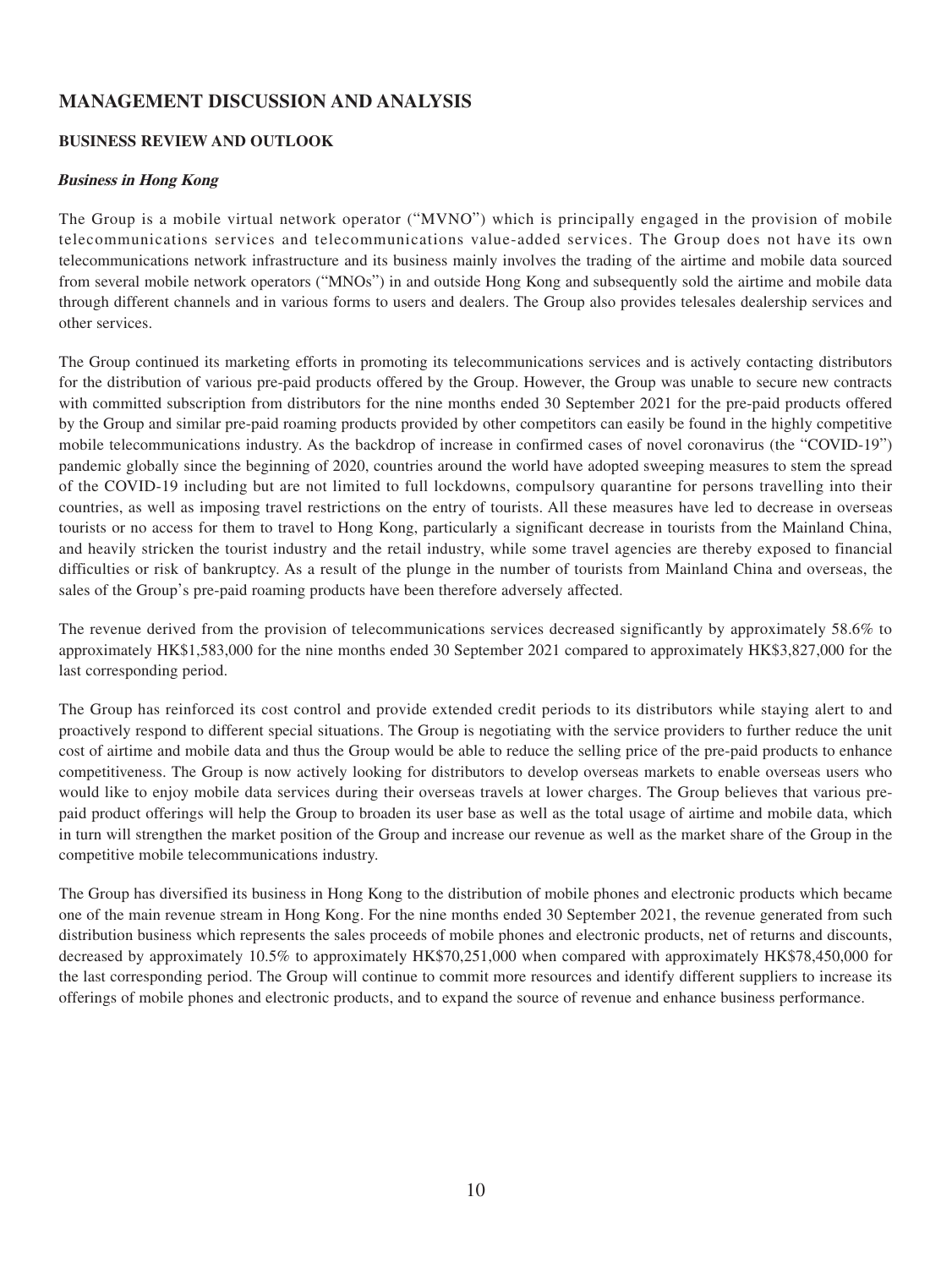### **Business in the PRC**

The Group engaged in the provision of mobile and data top-up services, and mobile phones and electronic products distribution business in the PRC through its indirect wholly-owned subsidiary, Guangzhou Directel Telecommunications Limited\* 廣州直 通電訊有限公司 ("GZDT").

GZDT has engaged in the provision of mobile and data top-up services sourced from the dealers of the 3 major mobile network operators in the PRC and resale to ultimate users through the e-commerce platform which is connected to various online payment platforms. Various functions of mobile phones such as online shopping, mobile navigation, video watching and online games playing etc. lead to an increasing demand for mobile data traffic and trouble faced by mobile users of insufficient data traffic. Through the mobile and data top-up services provided by GZDT, mobile users can enjoy a special discount rate on the mobile and data top-up which superimpose on their original mobile data packages and thus solve the particular needs of users such as roaming day plan and video watching plan. Rigid isolation and quarantine measures and travel restrictions have been implemented by the PRC to address the COVID-19 pandemic, and market participants of the mobile top-up industry are affected to a different extent, in particular, due to safety concerns on COVID-19, operation of physical stores are temporarily suspended, reducing the transaction volume of offline channels, and coupled with intense competition within the industry, mobile and data top-up services sector of the PRC has been facing persistent challenges. For the nine months ended 30 September 2021, the revenue generated from the provision of mobile and data top-up services decreased by approximately 69.4% to approximately HK\$7,851,000 when compared with approximately HK\$25,645,000 for the corresponding period last year. As a result of the intense competition within the industry and low profit margin, and coupled with an increase in data traffic included in a monthly fee package by mobile network operators in the PRC while the extra traffic fee beyond the package has been reduced, the amount of top-up by the mobile users in addition to the original monthly fee package through the top-up services provided by the Group has been decreased. The Group had therefore suspended the top-up services since the third quarter of 2021 and is seeking direct purchase of top-up services from mobile network operators instead of via intermediate distributors so as to increase discount rate, revenue and gross profit. The Directors believe that with the COVID-19 pandemic easing and under control in the PRC, and the increasing demand for mobile data traffic owing to the greater popularity of the 5th generation mobile network in the PRC, the revenue generated from mobile and data top-up services will contribute to the Group's overall revenue in the future.

GZDT also engaged in the distribution of mobile phones and electronic products. For the nine months ended 30 September 2021, the revenue generated from the distribution business which represents the sales proceeds of the mobile phones and electronic products, net of returns and discounts, decreased by approximately 44.9% to approximately HK\$2,163,000 when compared with approximately HK\$3,928,000 for the corresponding period last year. The decrease was mainly attributable to the cancellation or reduction in purchase of the mobile and electronic products by our customers as a result of the outbreak of the COVID-19 since 2020. Besides, individual distributors defaulted repayments due to deteriorating operation environment, resulting in a necessary impairment losses on trade receivables in this respect by the Group in 2020. In order to reduce credit risks, the Group has adopted stricter standards on credit risks to examine and evaluate the capability of customers for satisfaction of debt.

GZDT will continue to leverage on its relationship established and connections with the telecommunication services/equipment agents/distributors to exploit the mobile phones and electronic products distribution business. In addition to identifying other competent suppliers in different provinces of the PRC to enter into mobile phones and electronic products supply contracts, GZDT can also sell the most popular mobile phones and electronic products with competitive prices to distributors. Meanwhile, GZDT is in active negotiation with other distributors in the PRC and overseas in respect of further potential business collaborations.

\* For identification only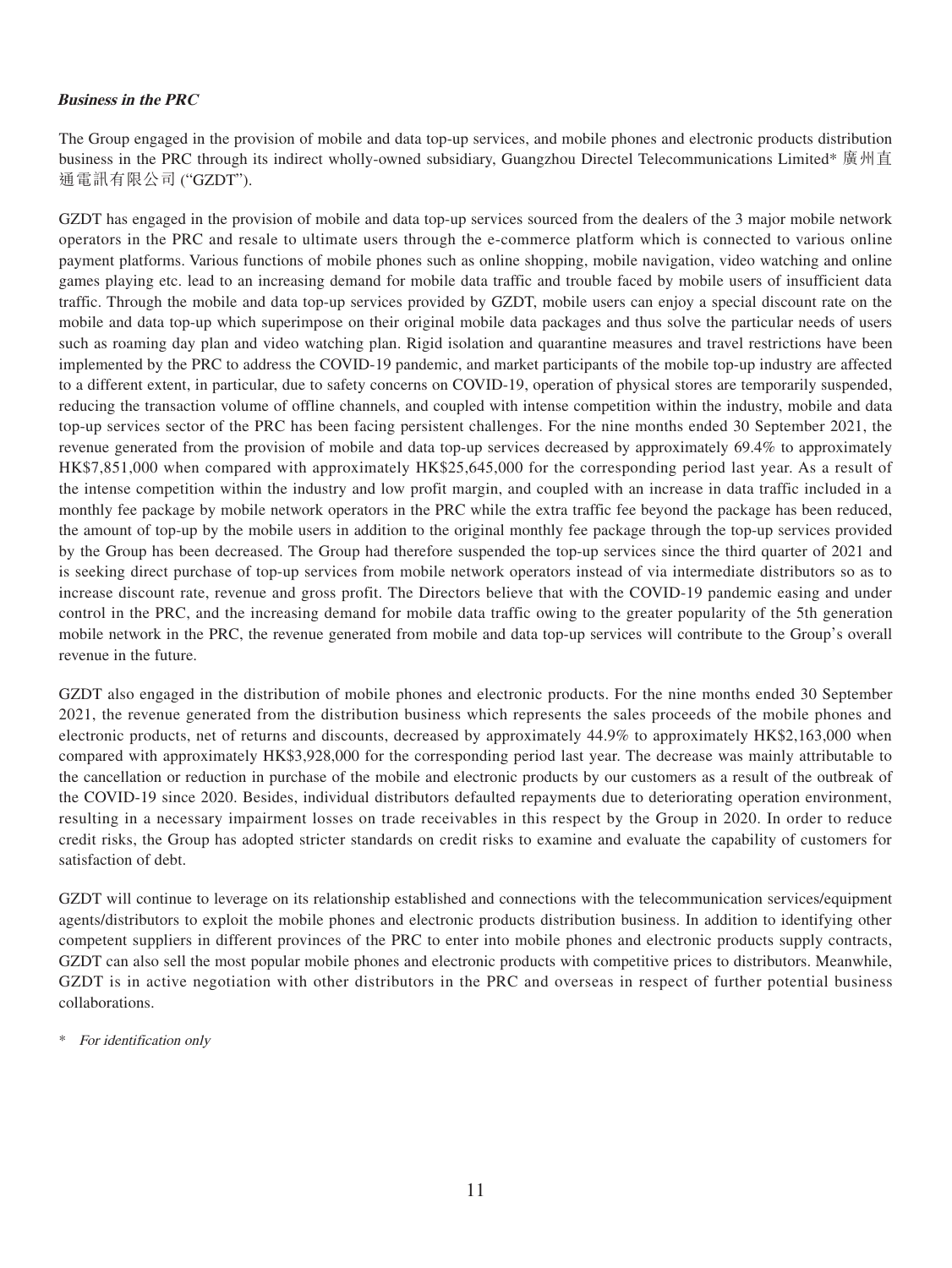#### **Business in Singapore**

In September 2017, the Group completed an acquisition of South Data Communication Pte. Ltd. ("South Data") (the "Singapore Acquisition"), a company incorporated in Singapore, which is principally engaged in the provision of telecommunications services and distribution business in Singapore. In respect of the distribution business, South Data has entered into a contract with one of the largest e-commerce platform operator in Singapore (the "E-commerce Platform Operator") as a sale channel in which it will purchase mobile and data top-up e-vouchers from South Data and then resell to ultimate mobile users. The E-commerce Platform Operator has a wide distribution channel of over 1,000 point of sales in Singapore and the ultimate users can easily top up their mobile phones through various popular payment methods such as credit cards and online payment. For the nine months ended 30 September 2021, the revenue derived from the distribution of mobile and data top-up business decreased by approximately 11.6% to approximately HK\$46,569,000 when compared with approximately HK\$52,689,000 for the corresponding period last year. The Directors are confident that the distribution of mobile and data top-up business would improve the Group's business performance and operation and act as a foothold in the expansion of telecommunications market to other Asia Pacific territories.

#### **Outlook**

Since the development of COVID-19 pandemic remains uncertain, it is still unable to exclude the possibility that the pandemic will cause further impact on the Group's operating results, and the business environment of the Group will continue to be full of challenges. With the COVID-19 pandemic easing and under control in the PRC, all industries have vigorously pushed for resumption of production and work, and the authorities have launched several policies that benefit the increase in consumption as well as consumers and manufacturers. In view of the above factors, the Group still remains a cautious positive attitude towards the medium to long-term business development.

Outbreak of the COVID-19 pandemic has affected the Group's negotiations for new projects and delayed the progress of the existing projects of the Group. The Group will stay alert to the development and status of the COVID-19 pandemic, continue to assess its impact on the financial condition and operating results of the Group and take necessary actions to maintain operations stability.

On 17 August 2021, the Company entered into a framework agreement (the "Framework Agreement") with 密卡思(深圳) 電訊有限公司 (MICAS (Shenzhen) Telecommunication Co., Ltd\*) ("Micas"). According to the Framework Agreement, the Company and Micas (through its wholly-owned subsidiary in Hong Kong) intends to form a joint venture company in Hong Kong ("JV Company"), which will provide complete solutions for the digitisation of industries, governments and other public institutions and communities around the world. On one hand, the JV Company will obtain IC and solutions of 5G small cell's radio units from Micas. On the other hand, the JV Company will explore other business opportunities in the global 5G infrastructure industry by relying on the Company's advantages in strong relationships with overseas and PRC domestic operators and professional management team in the telecommunications industry.

\* For identification only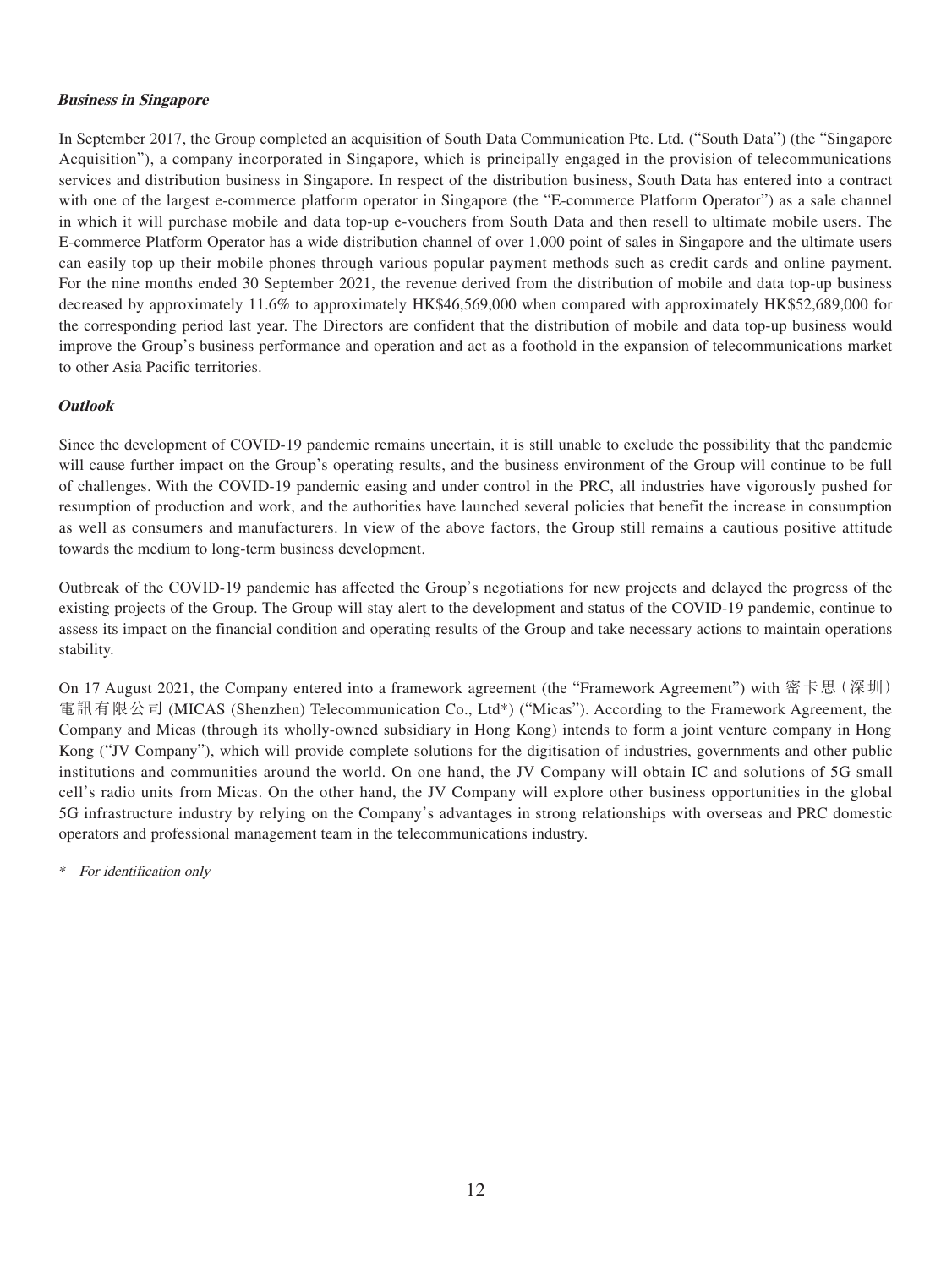Micas is a limited liability company established in the PRC. Its principal business is the research and development of the core integrated chips of 5G small cell's radio units. As a member of the O-RAN Alliance (Open Radio Access Network Alliance), Micas provides turn-key solutions of 5G radio units which are O-RAN protocol aligned and are able to interface seamlessly with the upstream network products in Europe and the US. Micas also provides strong technical support to customers to form a stable 5G ecosystem with upstream and downstream of O-RAN members. The Company believes that the entry into the Framework Agreement will be conducive to facilitate the Group to commence the business in the 5G infrastructure sector. The Company, Micas and the management team led by Mr. Zhang Rikun ("Mr. Zhang") will jointly boost the business development of the JV Company with their respective capital, platform, relationship and resources advantages. With forward-looking industry insight and deep 5G technology reserves, it is the strategic goal of the JV Company and the Group to become the leading solutions provider of the global 5G infrastructure sector. As such, the Company is of the view that the cooperation contemplated by the Framework Agreement will be in the interests of the Company and its shareholders as a whole.

The Company is currently fine-tuning the details of the proposed cooperation contemplated under the Framework Agreement with Micas and Mr. Zhang, and will issue announcement(s) to update the shareholders of the Company in due course.

The Company is continuously exploring suitable business development/investment opportunities in the relevant telecommunications business, and will issue announcement(s) in accordance with the applicable GEM Listing Rules, as and when appropriate.

Besides exploring new revenue sources, the Group will at the same time implement stringent cost control measures in order to improve its business and financial performance. The Group is continuously negotiating with the service providers to further reduce the unit cost of airtime and mobile data.

The Group will accelerate modification of the mode of business development, facilitate collaborative connection of the business segments with other business to create new synergy. With MaaS as the core, the Group will expand from traditional telecommunications services into the broader and higher value information services in order to widen the development capacity of information service.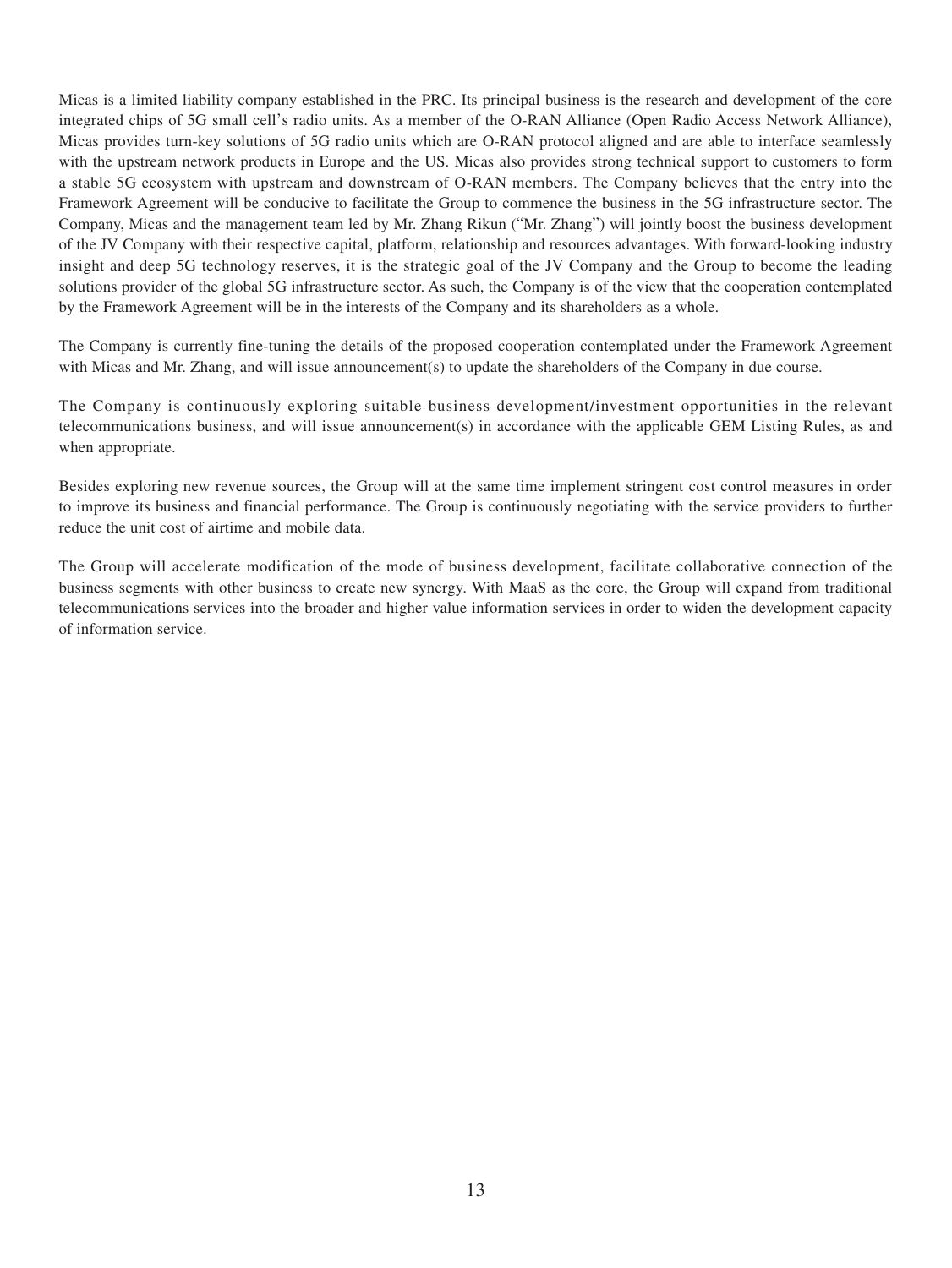### **FINANCIAL REVIEW**

For the nine months ended 30 September 2021, the revenue of the Group decreased to approximately HK\$128,465,000 compared to approximately HK\$164,586,000 for the corresponding period last year, representing a decrease of approximately 21.9%. Revenue from the provision of telecommunications services and distribution business accounted for approximately HK\$9,482,000 and HK\$118,983,000 respectively, representing approximately 7.4% and 92.6% of the Group's revenue for the nine months ended 30 September 2021, respectively. The decrease was mainly attributable to the decrease in revenue generated from the provision of telecommunications services and the distribution business.

The Group's cost of sales decreased by approximately 21.5% to approximately HK\$126,826,000 for the nine months ended 30 September 2021 compared to approximately HK\$161,523,000 for the corresponding period last year. The decrease in cost of sales was generally in line with the respective changes regarding the revenue derived from the provision of telecommunications services, the distribution of mobile phones and electronics products business and the distribution of mobile and data top-up business.

The Group's gross profit decreased by approximately 46.5% to approximately HK\$1,639,000 for the nine months ended 30 September 2021 compared to approximately HK\$3,063,000 for the nine months ended 30 September 2020. The decrease was mainly attributable to the worsened gross profit margin of the distribution business in the PRC and the telecommunications services in Hong Kong.

The Group's other income for the nine months ended 30 September 2021 decreased by approximately 96.6% to approximately HK\$26,000 when compared with approximately HK\$770,000 for the corresponding period last year. The decrease was mainly attributable to the decrease of interest income from bank deposits and the decrease of sundry income caused by the one-off wage subsidies provided by the HKSAR Government under the "Employment Support Scheme" in 2020.

The Group's other net loss for the nine months ended 30 September 2021 decreased by approximately 90.0% to approximately HK\$197,000 when compared with approximately HK\$1,967,000 for the corresponding period last year. The decrease was mainly due to no fair value change on contingent consideration payables for the nine months ended 30 September 2021 for the acquisition of Joint Top Investments Limited ("Joint Top") when compared with approximately HK\$1,900,000 for the corresponding period last year.

The Group's administrative and other operating expenses for the nine months ended 30 September 2021 decreased by approximately 44.3% to approximately HK\$11,922,000 when compared to approximately HK\$21,400,000 for the corresponding period last year. The decrease was primarily due to no impairment losses on trade receivables has been made for the nine months ended 30 September 2021 when compared with approximately HK\$8,876,000 for the corresponding period last year.

The Group's finance costs for the nine months ended 30 September 2021 decreased by approximately 20.3% to approximately HK\$47,000 when compared with approximately HK\$59,000 for the corresponding period last year. The decrease was attributable to the decrease in interest on lease liabilities.

The Group recorded income tax expense of approximately HK\$629,000 for the nine months ended 30 September 2020 while the Group' income tax credit for the nine months ended 30 September 2021 was approximately HK\$190,000. Such income tax credit was mainly attributable to the decrease of deferred tax liabilities provided for the property, plant and equipment of the Group.

The Group recorded a loss attributable to equity shareholders of the Company for the nine months ended 30 September 2021 of approximately HK\$10,311,000, representing a decrease of approximately 49.0% when compared with approximately HK\$20,222,000 for the last corresponding period. The decrease was mainly attributable to (i) the significant decrease in impairment losses on trade receivables; and (ii) no fair value change on contingent consideration payables for the acquisition of Joint Top.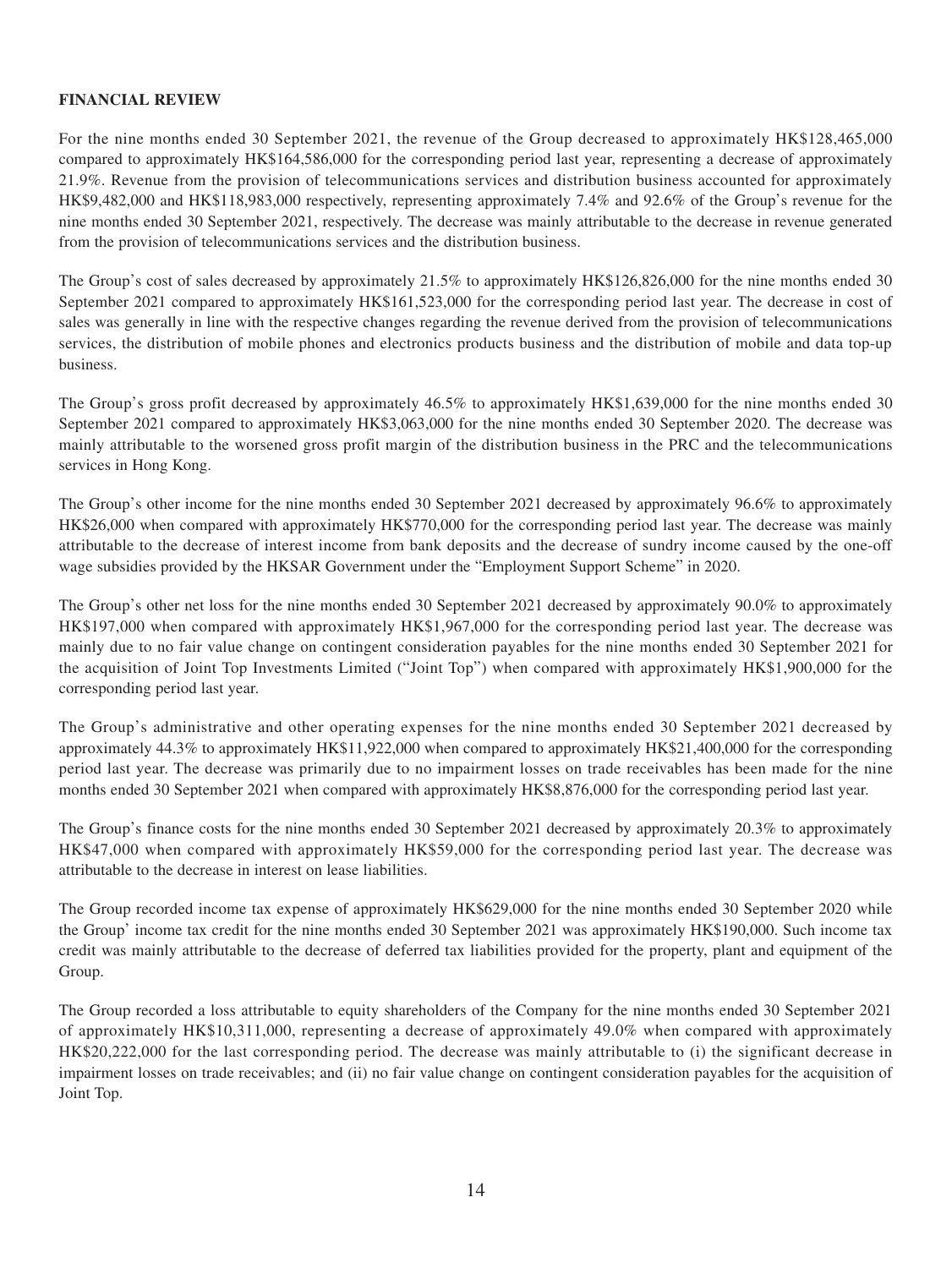#### **OTHER INFORMATION**

### **Update on the use of proceeds from the placing of the shares of the Company ("Placing") completed on 2 June 2010 ("IPO Proceeds")**

This section is made by the Company to provide an update on the use of IPO Proceeds.

The IPO Proceeds were approximately HK\$69.2 million, amongst which approximately HK\$61.2 million had been utilised up to 30 September 2021. As disclosed in the announcement of the Company dated 12 September 2018, the Directors had resolved to change part of the use of the unutilised net proceeds from the Placing. Therefore, the breakdown of the Company's actual use of the IPO Proceeds up to 30 September 2021 is as follows:

|                                                                                                                                                                       | Proposed use<br>of the IPO<br><b>Proceeds as</b><br>disclosed in the<br>prospectus of the<br><b>Company dated</b><br>28 May<br>2010 (the<br>"Prospectus")<br><b>HK\$</b> million | <b>Resolved change</b><br>of use of the IPO<br><b>Proceeds as</b><br>disclosed in the<br>announcement<br>dated<br>12 September<br>2018 (the<br>"Announcement")<br>HK\$ million | Actual use of the<br><b>IPO</b> Proceeds<br>from the date<br>of listing to<br>30 September<br>2021<br>HK\$ million<br>(Unaudited) |
|-----------------------------------------------------------------------------------------------------------------------------------------------------------------------|----------------------------------------------------------------------------------------------------------------------------------------------------------------------------------|--------------------------------------------------------------------------------------------------------------------------------------------------------------------------------|-----------------------------------------------------------------------------------------------------------------------------------|
| Expansion of the business of mobile phone services in Macau,                                                                                                          |                                                                                                                                                                                  |                                                                                                                                                                                |                                                                                                                                   |
| Taiwan and other Asia Pacific territories                                                                                                                             | 22.7                                                                                                                                                                             | 22.7                                                                                                                                                                           | 22.7                                                                                                                              |
| Upgrading of the Group's telecommunications equipment for<br>compatible with the mobile network operated by the Group's<br>service providers in Hong Kong and the PRC | 20.8                                                                                                                                                                             | 12.8                                                                                                                                                                           | 12.8                                                                                                                              |
| Development and implementation of RF-SIM business plans in                                                                                                            |                                                                                                                                                                                  |                                                                                                                                                                                |                                                                                                                                   |
| Hong Kong and Macau                                                                                                                                                   | 18.9                                                                                                                                                                             | 12.3                                                                                                                                                                           | 4.3                                                                                                                               |
| Distribution of mobile phones and equipment overseas (Note)                                                                                                           |                                                                                                                                                                                  | 12.1                                                                                                                                                                           | 12.1                                                                                                                              |
| Working capital                                                                                                                                                       | 6.8                                                                                                                                                                              | 9.3                                                                                                                                                                            | 9.3                                                                                                                               |
| Total                                                                                                                                                                 | 69.2                                                                                                                                                                             | 69.2                                                                                                                                                                           | 61.2                                                                                                                              |

Note: As disclosed in the announcement of the Company dated 12 September 2018, the Directors had resolved to allocate part of the use of the unutilised net proceeds to distribution of mobile phones and equipment overseas.

As at the date of this announcement, the Board confirmed that the IPO Proceeds has been used in accordance with the intentions previously announced by the Company in the Prospectus and the Announcement. The remaining unutilised changed use of IPO Proceeds of approximately HK\$8.0 million allocated to development and implementation of RF-SIM business plans in Hong Kong and Macau have been placed as interest bearing deposits in banks. Based on the information currently available and the Board's estimation of the future market condition, it is expected that the unutilised IPO Proceeds will be fully utilised by 31 December 2022. It is subject to change based on the current and future development of market conditions.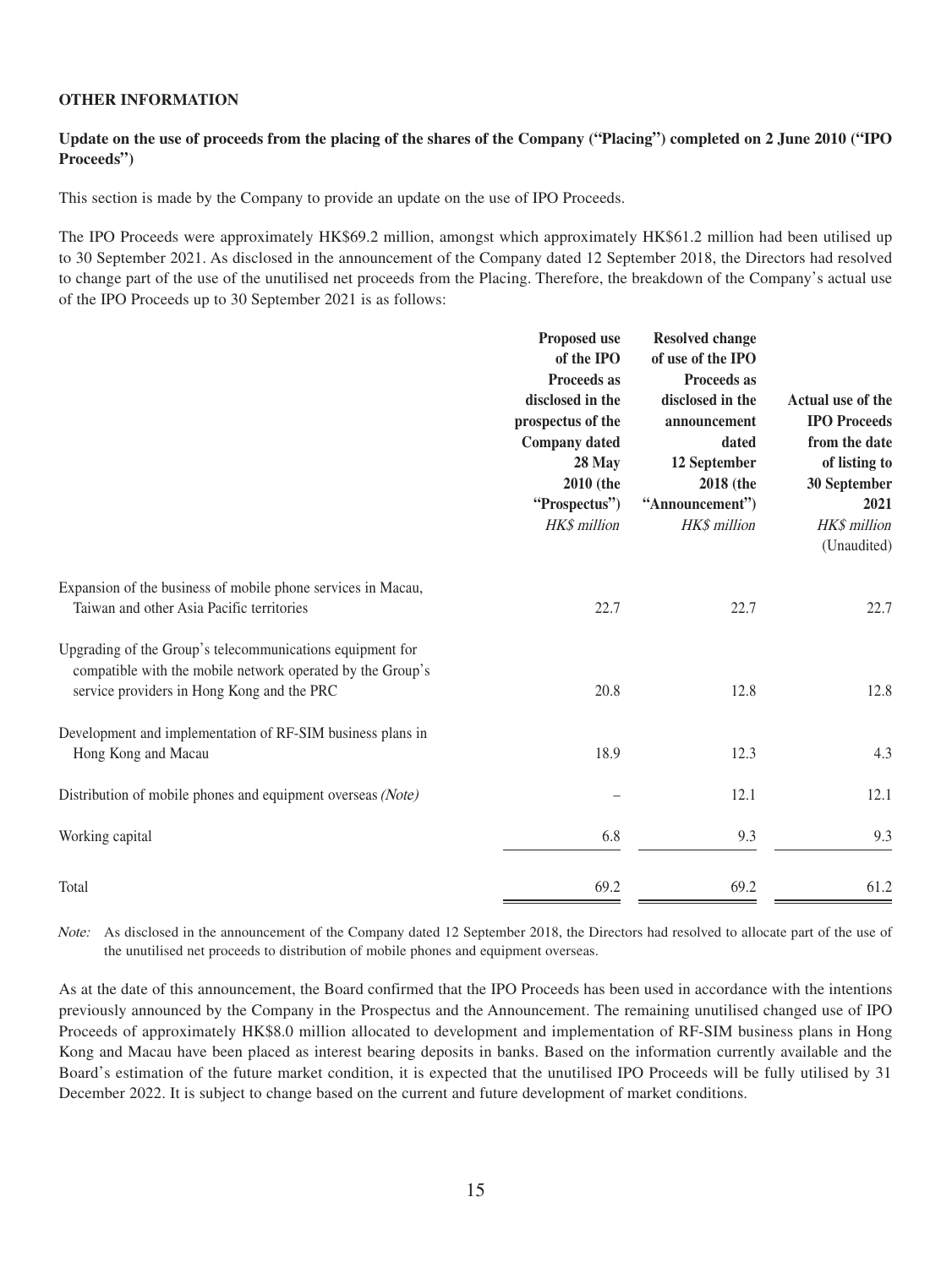## **Development and implementation of RF-SIM business plans in Hong Kong and Macau**

Up to 30 September 2021, approximately HK\$4.3 million out of approximately HK\$12.3 million of the changed use of IPO Proceeds allocated to development and implementation of RF-SIM business plans in Hong Kong and Macau has been utilised. Upon completion of the Placing, the Group originally intended to launch and promote the use of RF-SIM technology for applications including the access control services and promotion services for commercial customers and mobile wallet and payment services immediately upon the Placing. In view of this, the Group had explored with mobile network operators in Hong Kong to launch the above applications. However, the Group experienced difficulties in promoting the above applications to mobile network operators in Hong Kong because the market of electronic wallet and payment has been dominated by a stored value smart card system. The Group had also approached potential partners in Macau to attempt to launch similar RF-SIM applications but failed to reach any conclusion.

After attempting for around three years, the Group decided to shift the application of RF-SIM technology to smart living with mobile access to doors and other facilities. The Group approached various major residential property management companies to introduce the application of RF-SIM technology for smart living in large-scale private housing estates in Hong Kong. However, the co-operations were not materialised as the Group failed to agree the commercial terms with the management companies.

Since the completion of the Placing, the development and implementation of RF-SIM business continues to be one of the business development agendas of the Group and the Group continues to conduct in-house research to explore the different applications of the RF-SIM technology. The slow utilisation of the IPO Proceeds originally allocated to this segment was due to the slower than expected business development progress. The Company will closely monitor the development of its RF-SIM business and will consider the need to further change the use of the IPO Proceeds allocated to this segment if appropriate. If there is any change to the resolved change of the use of IPO Proceeds, announcement will be published by the Company in accordance with the GEM Listing Rules.

## **CONTINGENT LIABILITIES**

As at the date of this announcement, a performance bond of HK\$200,000 was given by a bank in favour of the Office of the Communications Authority ("OFCA") as security for the due performance and observance of the Group's obligation under Services-Based Operator Licence. The Group has pledged bank deposits for the above performance bond. The Directors do not consider it probable that a claim will be made against the Group.

### **PLEDGE OF ASSETS**

As at 30 September 2021, bank deposits of HK\$200,000 (2020: HK\$200,000) were pledged for the issuance of a performance bond by a bank to a subsidiary in the Group.

### **DIVIDENDS**

The Board does not recommend the payment of any dividend for the nine months ended 30 September 2021 (nine months ended 30 September 2020: Nil).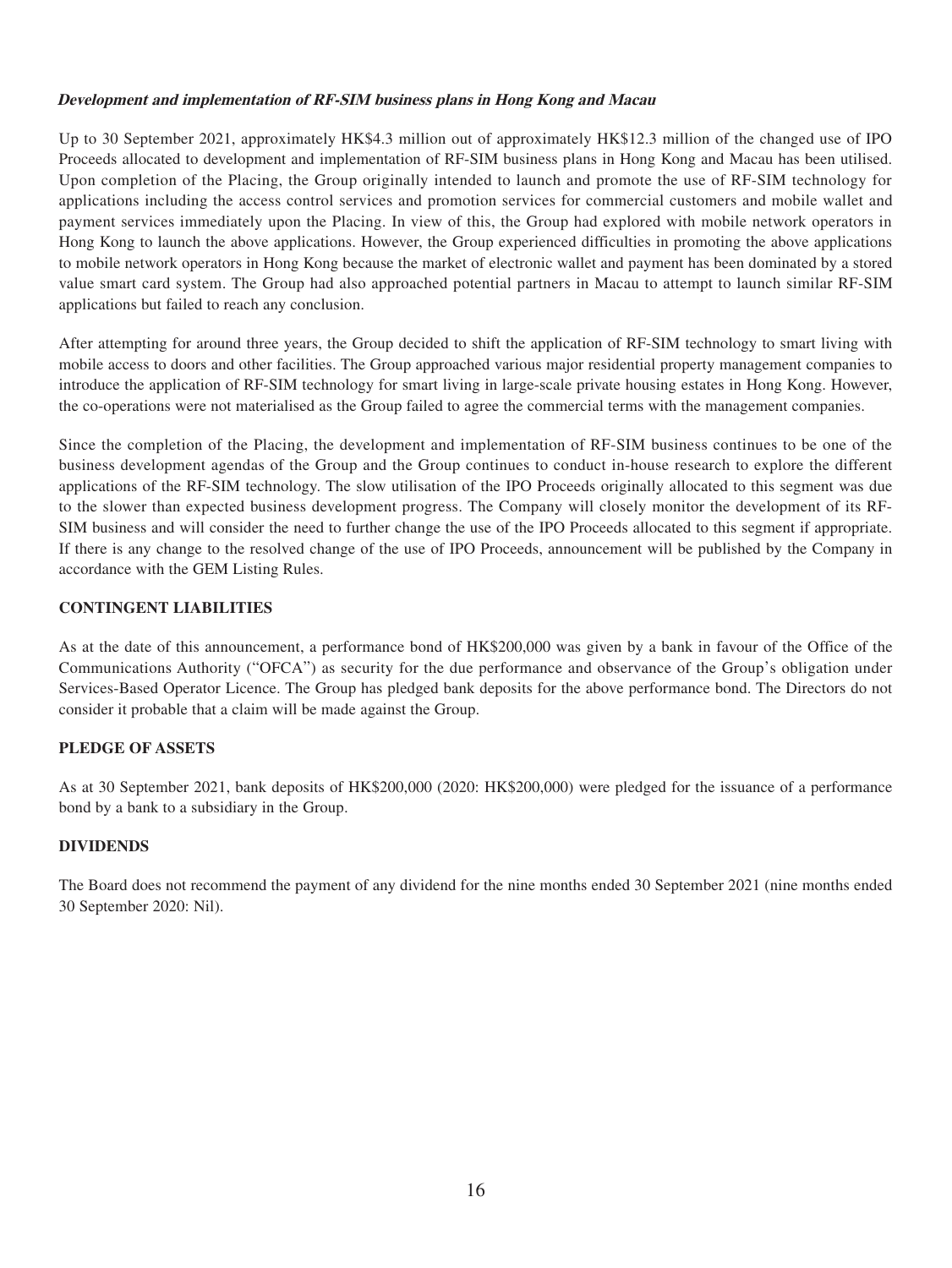### **MATERIAL ACQUISITION, DISPOSAL OR SIGNIFICANT INVESTMENT**

The Group did not have any material acquisition, disposals of subsidiaries or affiliated companies or significant investment during the period under review.

## **DIRECTORS' AND CHIEF EXECUTIVES' INTERESTS AND SHORT POSITIONS IN THE SHARES, UNDERLYING SHARES AND DEBENTURES**

As at 30 September 2021, so far as it is known to the Directors, the Directors and the chief executive of the Company had the following interests and short positions in the shares, underlying shares or the debentures of the Company or any of its associated corporations within the meaning of part XV of the Securities and Futures Ordinance (the "SFO"), which would have to be notified to the Company and the Stock Exchange pursuant to the provision of Divisions 7 and 8 of Part XV of the SFO (including interests and/or short positions of which they were taken or deemed to have under such provisions of the SFO) and/or required to be entered in the register required to be kept under Section 352 of the SFO or as otherwise notified to the Company and the Stock Exchange pursuant to Rule 5.46 of the GEM Listing Rules:

#### **(i) Long position in shares of the Company:**

| <b>Name of Director</b> | <b>Nature of Interest/Capacity</b> | Number of<br>Ordinary<br><b>Shares</b> | Approximate<br>Percentage of<br><b>Shareholding</b> |
|-------------------------|------------------------------------|----------------------------------------|-----------------------------------------------------|
| Mr. Li Kin Shing        | Interest of controlled corporation | 104,437,500<br>(Note)                  | 56.49%                                              |
|                         | Beneficial owner                   | 5,062,500                              | 2.74%                                               |
| Mr. Pang Kwok Chau      | Beneficial owner                   | 1,500,000                              | $0.81\%$                                            |
| Mr. Wong Kin Wa         | Beneficial owner                   | 1.500.000                              | $0.81\%$                                            |

Note: The 104,437,500 shares are owned by New Everich Holdings Limited ("New Everich") which is owned by Mr. Li Kin Shing and Ms. Kwok King Wa as to 54% and 46%, respectively. Mr. Li Kin Shing is the spouse of Ms. Kwok King Wa. Accordingly, Mr. Li Kin Shing is deemed to be interested in the 104,437,500 shares under the SFO.

#### **(ii) Long position in New Everich, an associated corporation of the Company:**

| <b>Name of Director</b>                                                                                                                                                                                                                                                                                                                              | <b>Nature of Interest/Capacity</b> | Approximate<br>Percentage of<br><b>Shareholding</b>                |
|------------------------------------------------------------------------------------------------------------------------------------------------------------------------------------------------------------------------------------------------------------------------------------------------------------------------------------------------------|------------------------------------|--------------------------------------------------------------------|
| Mr. Li Kin Shing                                                                                                                                                                                                                                                                                                                                     | Beneficial owner                   | 100.00%                                                            |
| $1 \cdot 7107$<br>$\mathbf{M}$ $\mathbf{M}$ $\mathbf{M}$ $\mathbf{M}$ $\mathbf{M}$ $\mathbf{M}$ $\mathbf{M}$ $\mathbf{M}$ $\mathbf{M}$ $\mathbf{M}$ $\mathbf{M}$ $\mathbf{M}$ $\mathbf{M}$ $\mathbf{M}$ $\mathbf{M}$ $\mathbf{M}$ $\mathbf{M}$ $\mathbf{M}$ $\mathbf{M}$ $\mathbf{M}$ $\mathbf{M}$ $\mathbf{M}$ $\mathbf{M}$ $\mathbf{M}$ $\mathbf{$ | $1.3.6$ $T$ $1.77$<br>$\mathbf{v}$ | $\mathbf{A}$ is the set of $\mathbf{A}$ is the set of $\mathbf{A}$ |

Note: New Everich is owned as to 54% and 46% by Mr. Li Kin Shing and Ms. Kwok King Wa respectively. Mr. Li Kin Shing is the spouse of Ms. Kwok King Wa. Accordingly, Mr. Li Kin Shing is deemed to be interested in the 100% interests in New Everich under the SFO.

Save as disclosed above, as at 30 September 2021, none of the Directors nor the chief executives of the Company had any interests or short positions in any shares, underlying shares and/or debentures of the Company or any of its associated corporations (within the meaning of Part XV of the SFO) which were notified to the Company and the Stock Exchange pursuant to Divisions 7 and 8 of Part XV of the SFO (including interest and/or short positions which were taken or deemed to have under such provisions of the SFO), or which were recorded in the register maintained by the Company pursuant to Section 352 of the SFO, or which would have to be notified to the Company and the Stock Exchange pursuant to Rule 5.46 of the GEM Listing Rules.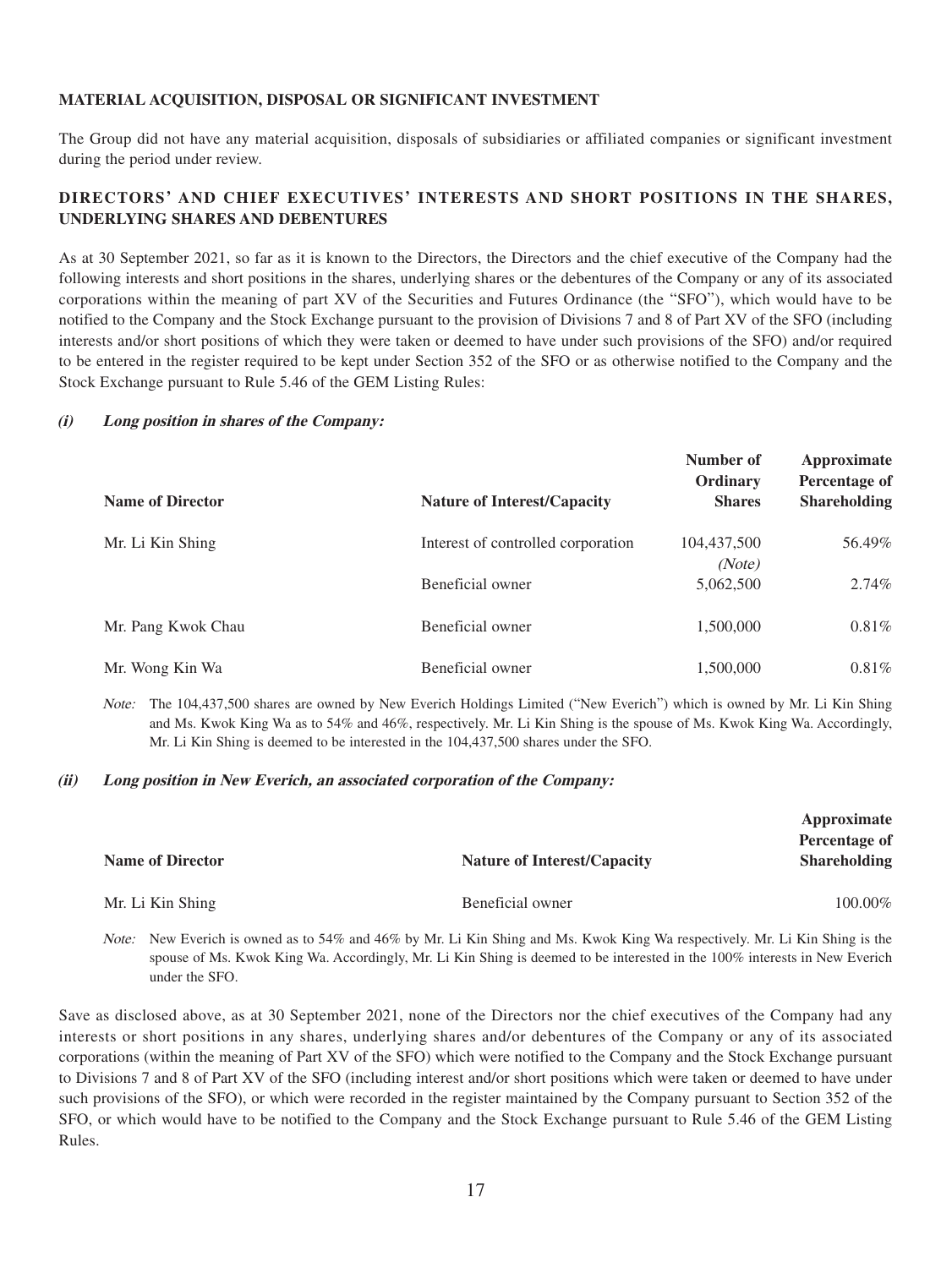## **SUBSTANTIAL SHAREHOLDERS' AND OTHER PERSONS' INTERESTS AND SHORT POSITIONS IN SHARES AND UNDERLYING SHARES OF THE COMPANY**

As at 30 September 2021, so far as it is known to the Directors, the persons (other than the Directors or chief executive of the Company) with interests or short positions in the shares or underlying shares of the Company which would fall to be disclosed to the Company under the provisions of Divisions 2 and 3 of Part XV of the SFO or which would be recorded in the register of the Company required to be kept under section 336 of the SFO or who are directly or indirectly interested in 10% or more of the nominal value of any class of share capital carrying rights to vote in all circumstances at general meetings of any member of the Group were as follows:

### **Long position in shares of the Company:**

| <b>Name</b>                   | <b>Nature of Interest/</b><br>Capacity                      | Number of<br><b>Ordinary Shares</b>              | Approximate<br>Percentage of<br><b>Shareholding</b> |
|-------------------------------|-------------------------------------------------------------|--------------------------------------------------|-----------------------------------------------------|
| New Everich                   | Beneficial owner                                            | 104,437,500                                      | 56.49%                                              |
| Ms. Kwok King Wa              | Interest of controlled<br>corporation<br>Interest of spouse | 104,437,500<br>(Note 1)<br>5,062,500<br>(Note 2) | 56.49%<br>2.74%                                     |
| Golden Brand Holdings Limited | Beneficial owner                                            | 16,500,000                                       | 8.92%                                               |
| Mr. Bai Zhifeng               | Interest of controlled<br>corporation                       | 16,500,000<br>(Note 3)                           | 8.92%                                               |

Notes:

- (1) The 104,437,500 shares are owned by New Everich which is owned by Mr. Li Kin Shing and Ms. Kwok King Wa as to 54% and 46%, respectively. Mr. Li Kin Shing is the spouse of Ms. Kwok King Wa. Accordingly, Ms. Kwok King Wa is deemed to be interested in the 104,437,500 shares under the SFO.
- (2) Mr. Li Kin Shing is the spouse of Ms. Kwok King Wa. Accordingly, Ms. Kwok King Wa is deemed to be interested in the 5,062,500 shares under the SFO.

(3) The 16,500,000 shares are owned by Golden Brand Holdings Limited which is wholly owned by Mr. Bai Zhifeng.

Save as disclosed above, as at 30 September 2021, so far as it is known to the Directors, there was no other person (other than the Directors or chief executive of the Company) with interests or short positions in the shares or underlying shares of the Company which would fall to be disclosed to the Company under the provisions of Divisions 2 and 3 of Part XV of the SFO or which would be recorded in the register of the Company required to be kept under section 336 of the SFO or who are directly or indirectly interested in 10% or more of the nominal value of any class of share capital carrying rights to vote in all circumstances at general meetings of any member of the Group.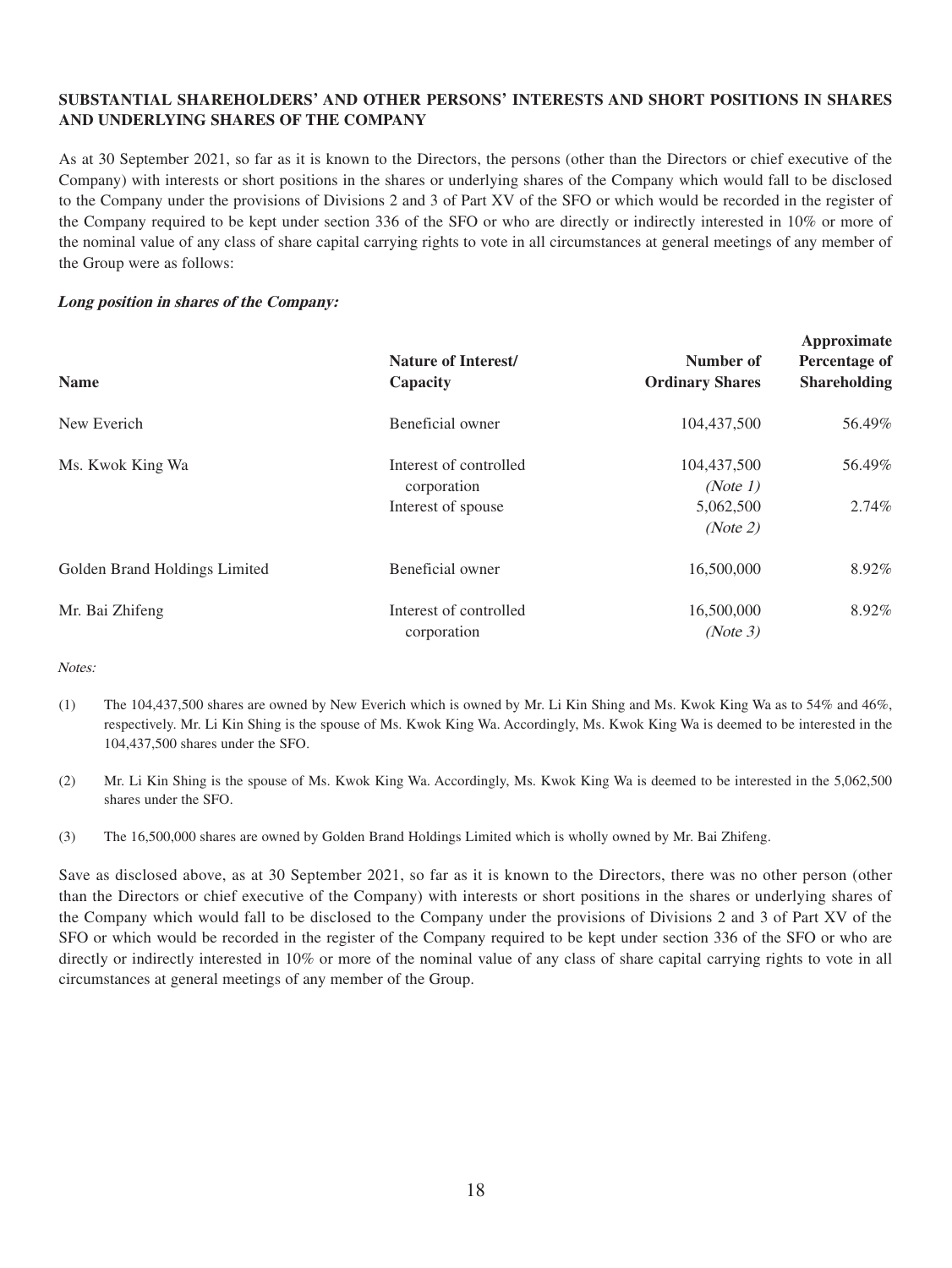### **DIRECTORS' RIGHT TO ACQUIRE SHARES OR DEBENTURES**

Save as disclosed in this announcement, during the period under review, there was no rights to acquire benefits by means of the acquisition of shares in or debentures of the Company or of any other body corporate granted to any Directors or their respective spouse or children under 18 years of age, or were any such rights exercised by them; or was the Company, its holding company or any of its subsidiaries a party to any arrangements to enable the Directors, their respective spouse or children under 18 years of age to acquire such rights in the Company or any other body corporate.

### **SHARE OPTION SCHEME**

The Company has conditionally adopted a new share option scheme (the "Share Option Scheme") in the annual general meeting held on 11 May 2016, for the purpose of providing incentives or rewards to eligible participants (including employees, executives or officers, directors including executive directors, non-executive directors and independent non-executive directors, advisers, consultants, suppliers, customers and agents of the Company or any of its subsidiaries) for their contribution to the long term growth of the Group and to enable the Company to attract and retain high caliber employees. Unless otherwise cancelled or amended, the Share Option Scheme will remain in force for 10 years from 11 May 2016.

The maximum number of shares which may be issued upon exercise of all options granted and to be granted under the Share Option Scheme is 18,487,500 shares, representing 10% of the shares of the Company in issue as at 30 September 2021. The maximum number of shares issuable under share options granted to each eligible participant in the Share Option Scheme (including both exercised and outstanding options) within any 12-month period is limited to 1% of the shares of the Company in issue. Any grant or further grant of share options in excess of this limit is subject to shareholders' approval in a general meeting. A grant of share options under the Share Option Scheme to a director, chief executive or substantial shareholder of the Company, or to any of their associates, is subject to approval in advance by the independent non-executive directors (excluding any independent non-executive director who is the grantee of the Option). In addition, any share options granted to a substantial shareholder or an independent non-executive director of the Company, or to any of their associates, which would result in the shares issued and to be issued, upon exercise of all options already granted and to be granted (including options exercised, cancelled and outstanding), to such person in the 12-month period up to and including the date of the grant in excess of 0.1% of the shares of the Company in issue and with an aggregate value (based on the closing price of the Company's shares at the date of grant) in excess of HK\$5 million, are subject to shareholders' approval in advance in a general meeting.

The offer of a grant of share options may be accepted within 21 days from the date of offer upon payment of a nominal consideration of HK\$1 in total by the grantee. The exercise period of the share options granted is determined by the directors, save that such a period shall not be more than 10 years from the date of offer of the share options and subject to the provisions for early termination as set out in the Share Option Scheme. There is no requirement of a minimum period for which an option must be held before it can be exercised.

The exercise price of the share options shall be not less than the highest of (i) the Stock Exchange closing price of the Company's shares on the date of offer of the share options; (ii) the average Stock Exchange closing price of the Company's shares for the five trading days immediately preceding the date of offer; and (iii) the nominal value of a share of the Company on the date of offer.

The Company did not grant or cancel any options under the Share Option Scheme any time during the nine months ended 30 September 2021, and as at 30 September 2021, no option has been granted under the Share Option Scheme.

### **CODE ON CORPORATE GOVERNANCE PRACTICES**

The Company has committed to maintaining high standards of corporate governance to protect the interests of the shareholders of the Company. In the opinion of the Directors, the Company has complied with the code provisions as set out in the Corporate Governance Code contained in Appendix 15 to the GEM Listing Rules during the nine months ended 30 September 2021.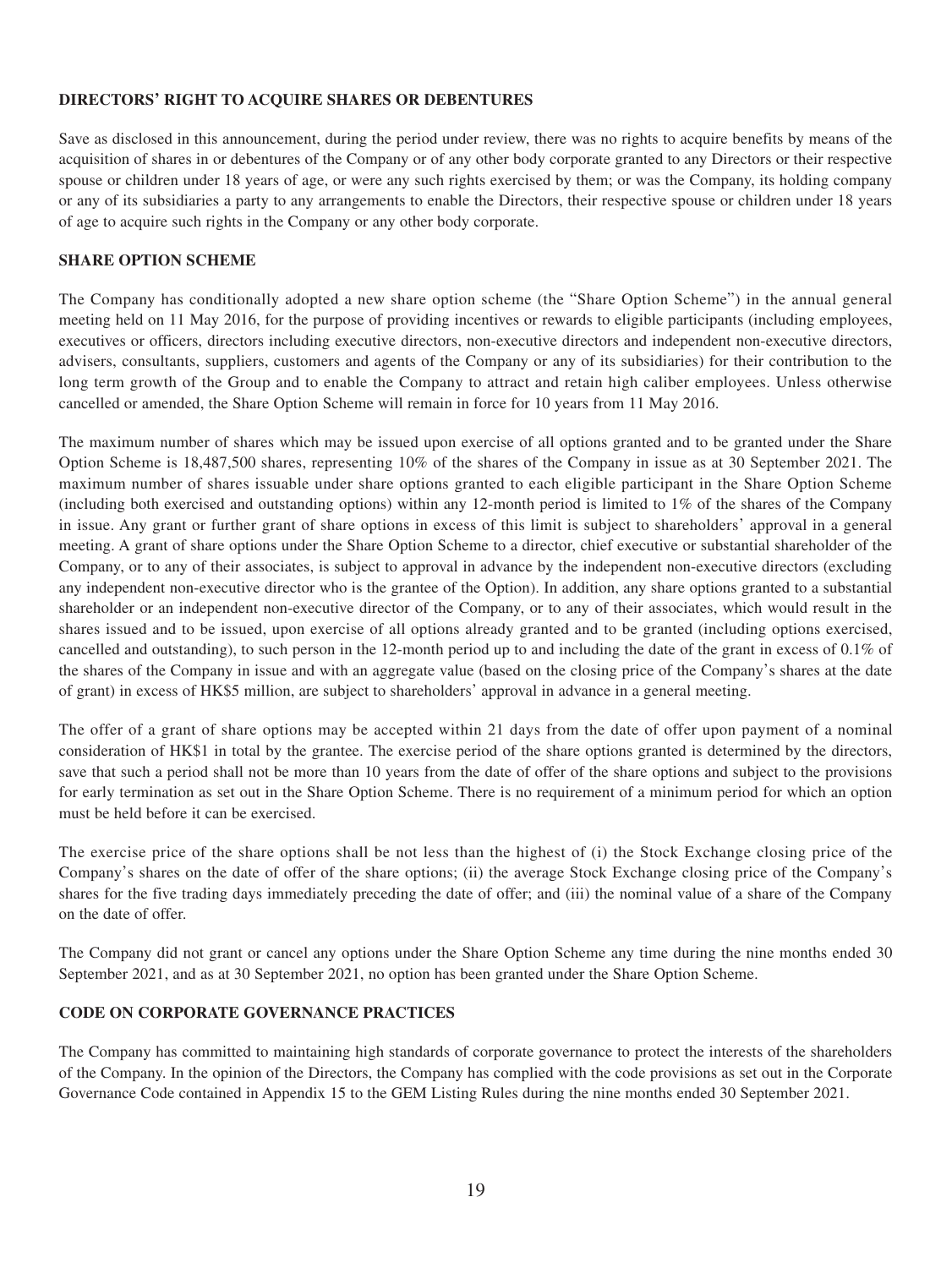## **CODE OF CONDUCT REGARDING SECURITIES TRANSACTIONS BY DIRECTORS**

The Company has adopted the required standard of dealings as set out in Rules 5.48 to 5.67 of the GEM Listing Rules as the code of conduct regarding securities transactions by directors in securities of the Company. Having made specific enquiry of all Directors, the Directors have confirmed that they have complied with the required standard of dealings as set out in the adopted code of conduct regarding securities transactions by directors.

## **PURCHASE, SALE OR REDEMPTION OF THE COMPANY'S SHARES**

During the nine months ended 30 September 2021, neither the Company nor any of its subsidiaries has purchased, sold or redeemed any share of the Company.

## **COMPETING INTERESTS**

During the nine months ended 30 September 2021, save as disclosed below, none of the Directors or controlling shareholders of the Company nor their respective associates is considered to have interests in a business that competes or is likely to compete, either directly or indirectly, with the businesses of the Group other than those businesses where the Directors have been appointed or were appointed as directors to represent the interests of the Company and/or the Group.

Directel Limited, a company incorporated in the Cayman Islands, is held as to 50% and 50% by Mr. Li Kin Shing, a nonexecutive Director, the chairman of the Company, a controlling shareholder and a substantial shareholder of the Company, and Ms. Kwok King Wa, a controlling shareholder and a substantial shareholder of the Company and the spouse of Mr. Li Kin Shing, respectively. According to the GEM Listing Rules, Directel Limited is an associate of Mr. Li Kin Shing and Ms. Kwok King Wa.

Directel Limited is the licensee of the operation rights of RF-SIM in markets other than the PRC (including Hong Kong and Macau) and it has the right to grant licences of the operation rights of RF-SIM intellectual property rights to others in markets other than the PRC. There is a risk that such services provided by Directel Limited may compete with the services provided by the Group as Directel Limited is expected to grant licences of the operation rights of RF-SIM intellectual property rights in other regions in the future.

Sunward Telecom Limited ("Sunward Telecom") and its wholly-owned subsidiaries (collectively, the "Sunward Group") were directly wholly-owned by Mr. Li Kin Shing. According to the GEM Listing Rules, the Sunward Group were the associates of Mr. Li Kin Shing. The Sunward Group, as a whole, is principally engaged in (i) the research and development, production and sales of RF-SIM products; (ii) licensing of the RF-SIM operations rights in markets other than Hong Kong and Macau; and (iii) research and development and technology transfer of CA-SIM application rights to customers.

The Directors confirm that China-Hongkong Telecom Limited, a wholly-owned subsidiary of the Company, has obtained the exclusive licence of the operation rights of RF-SIM intellectual property rights in Hong Kong and Macau. The Directors further confirm that the services provided by Directel Limited are in territories other than the PRC, Hong Kong and Macau, the services provided by the Sunward Group concentrate on the application of the RF-SIM intellectual property rights in the PRC, and services provided by the Group regarding the operation rights of RF-SIM intellectual property rights are solely in Hong Kong and Macau. Nevertheless, Mr. Li Kin Shing, Ms. Kwok King Wa and Directel Limited (as Covenantors) executed a deed of non-competition undertaking in favour of the Company on 24 May 2010 pursuant to which the Covenantors have undertaken to the Company inter alia, that (i) the Covenantors shall not, directly or indirectly, engage in, invest in, participate in, or attempt to participate in, whether on his/her/its own account or with each other or in conjunction with or on behalf of any person or company, any business which will or may compete with the RF-SIM business of the Group in Hong Kong and Macau; and (ii) in the event the Covenantors or their associates were given any business opportunities that is or may involve in direct or indirect competition with the business of the Group, the Covenantors shall assist the Company in obtaining such business opportunities in the terms being offered to the Covenantors, or more favourable terms being acceptable to the Company.